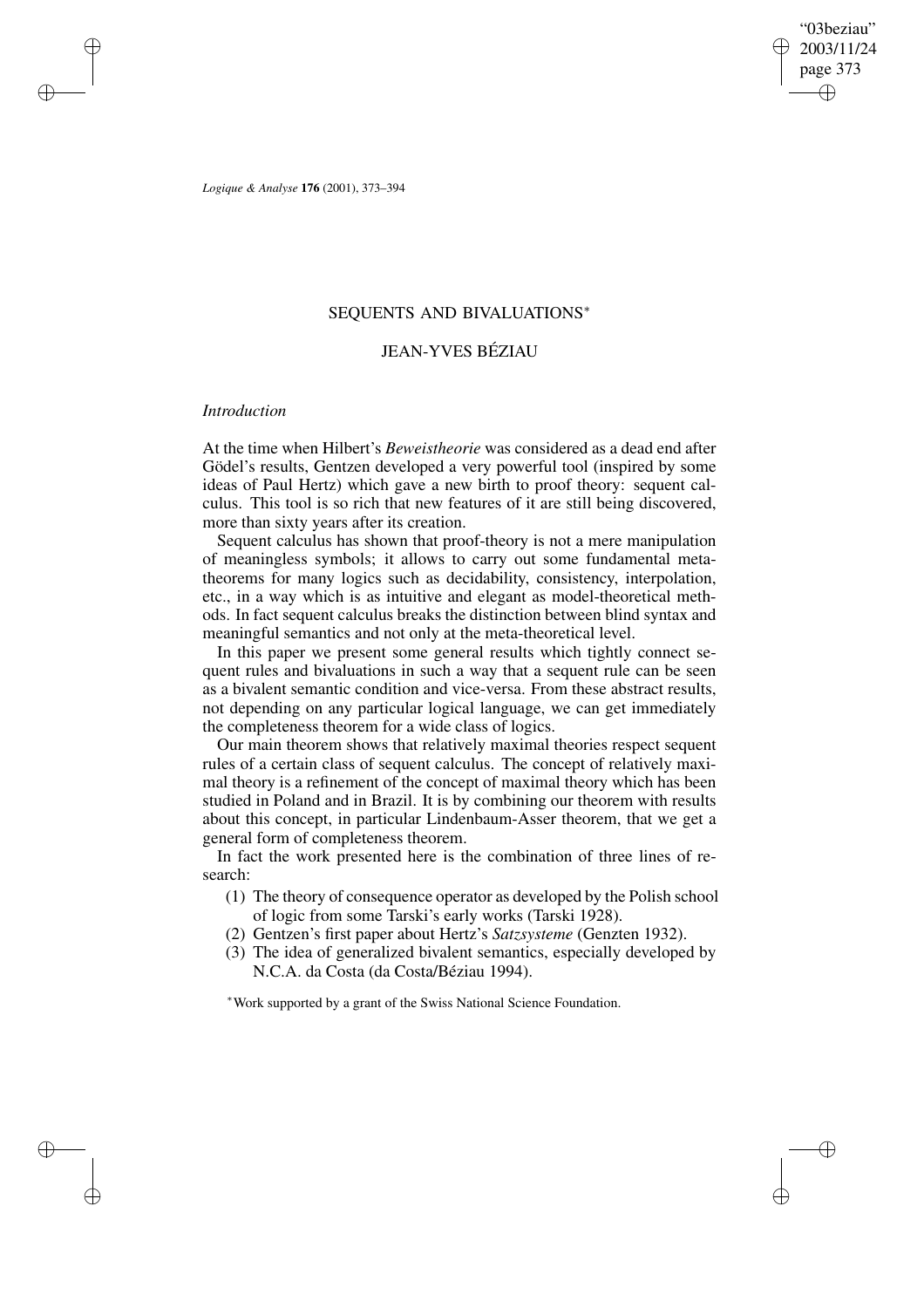## "03beziau" 2003/11/24 page 374 ✐ ✐

✐

✐

#### 374 JEAN-YVES BÉZIAU

The results of this paper were presented in our PhD (Béziau 1995) as part of a general theory of logics that we have called *Universal Logic*. This terminology is used by analogy with the expression "universal algebra": the aim is to develop a conceptual framework and to get some abstract results which turn easier the study of specific logics.

What is involved in this paper is mainly general abstract nonsense. The main difficulty of our results is rather conceptual. But what we show is that when this general abstract nonsense is rightly organized we can get meaningful results with a lot of powerful applications.

## 1. *The intuitive semantic interpretation of sequent rules*

Consider the two sequent rules for classical implication:

$$
\frac{\Sigma, a \to b, \theta}{\Sigma \to a \supset b, \theta} \supset r \qquad \frac{\Sigma \to a, \theta \qquad \Sigma', b \to \theta'}{\Sigma, \Sigma', a \supset b \to \theta, \theta'} \supset l
$$

These rules, at first sight, may look strange, less "natural" than the socalled natural deduction rules. However they can be easily interpreted in terms of true-false semantics: just forget the contexts  $\Sigma$ ,  $\theta$ , etc., consider that the left side of a sequent is false, the right side is true,  $\rightarrow$  is or, the empty space between two premises is and, <u>interlal</u> is implication; then you can read the two above rules respectively as follows:

 $(B \supset r)$  If a is false or b is true then  $a \supset b$  is true

 $(B \supset l)$  If a is true and b is false then  $a \supset b$  is false

Putting together, these two semantic conditions correspond to the following standard semantic definition of classical implication:

 $(B \supset)$  a  $\supset b$  is false iff a is true and b is false.

For rules, like rules for conjunction, the comma on the left will be interpreted as an and, and the comma on the right as an or (following Gentzen's original suggestion).

In this paper we will prove a result which justifies this intuitive semantic interpretation in such a way that from this result we can get instantaneously various completeness theorems.

As it is known, such an interpretation is not valid for intuitionistic logic. Our result sets some conditions on systems of sequents for this interpretation to hold; this leads to the notion of SSSS: *structurally standard systems of sequents*. This excludes ill-constructed sequents, such as asymmetric intuitionistic sequents, as well as substructural systems of sequents, such as linear logic.

✐

✐

✐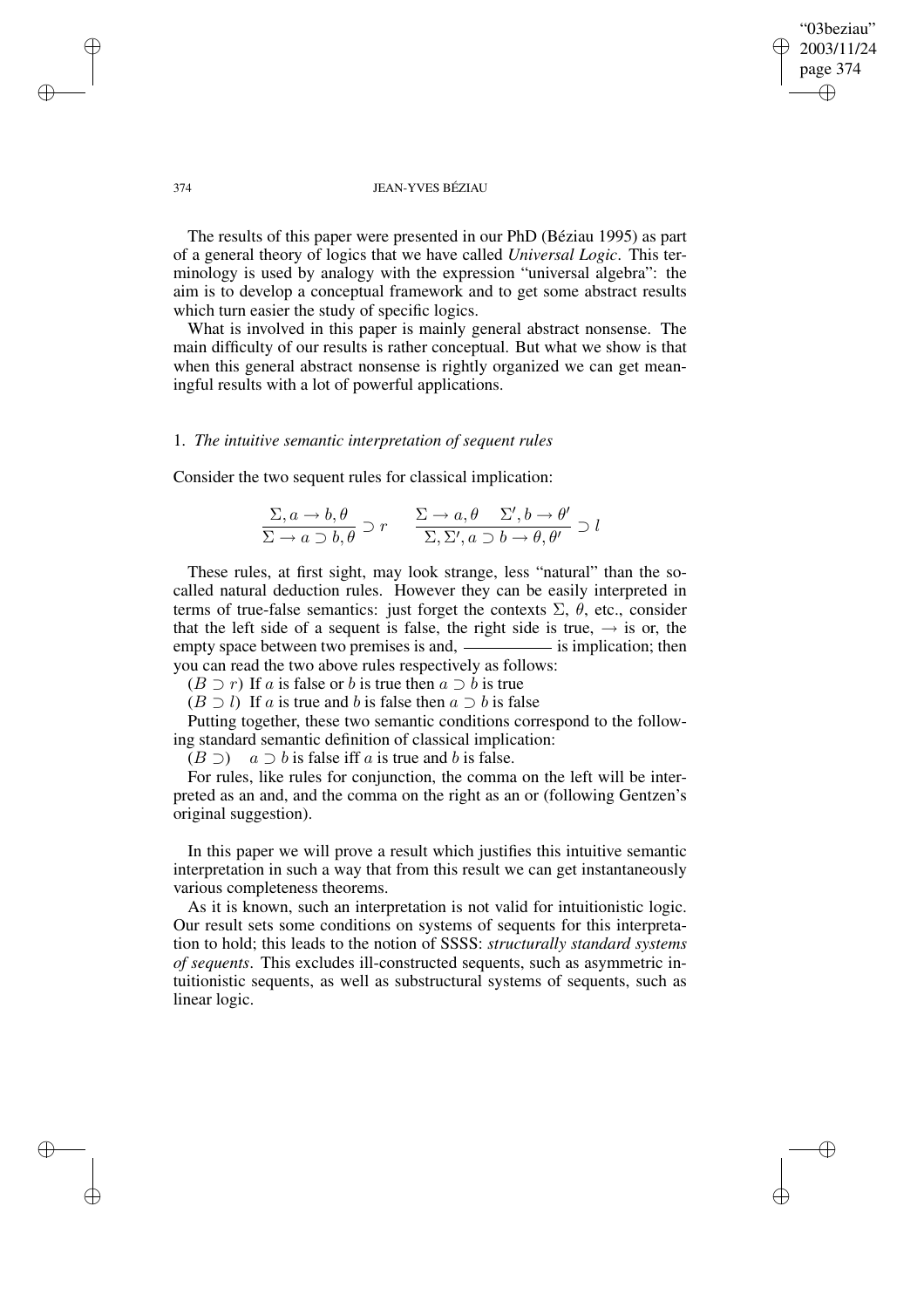These logics are quite popular, so one may ask: what is the use of such an out-of-fashion result? Does it have any other applications outside of classical logic?

The answer is yes. For example SSSS include systems for paraconsistent logics, many-valued logics, paracomplete logics, etc. (Examples are given in Section 5).

Let us note that this result does not depend on:

- truth-functionality

✐

✐

✐

✐

- self-extensionality (i.e. replacement theorem)
- the structure of the set of formulas.

For example, with this result we can prove that the above left sequent rule for implication corresponds to the intuitive semantic interpretation of it ( $B \supset l$ ). The connective so-defined is neither truth-functional, nor selfextensional.

That means that our result connects systems of sequents not only with truth-functional bivalent semantics but with any kind of functions from the set of formulas to truth and falsity.

Our result permits to give a proof of the completeness theorem for classical propositional logic which does not depend on algebraic features of this logic. So it is a kind of opposite of Łos's completeness proof (Łos 1951).

As it is known classical bivaluations are at the same time, homomorphisms from the absolute free algebra of formulas to the algebra of truth-functions on  $\{0, 1\}$  and characteristic functions of maximal consistent sets.

It happens that one can consider bivalent semantics in which bivaluations are not homomorphisms and our result applies as well to such semantics.

Here what is important therefore is the concept of maximal consistent sets which is generalized in an abstract mood, in such a way that it does not depend on negation or any particular connective.

## 2. *Bivaluations and Lindenbaum-Asser theorem*

In this section we will recall some definitions and results (without proofs). Most of this material is known for years in Poland and can be found in (Wójcicki 1988). The presentation we follow here is close to one of our recent papers (Béziau 1999b).

### 2.1. *Logic, bivalent semantics and closed theories*

*Definition* 1: We call a logic any structure of type  $\langle \mathbb{L}; \vdash \rangle$  where  $\mathbb{L}$  is any *set* and  $\vdash$  *a binary relation* (deducibility relation) *between sets of objects* 

*"03beziau" 2003/11/24 page 375*

✐

✐

✐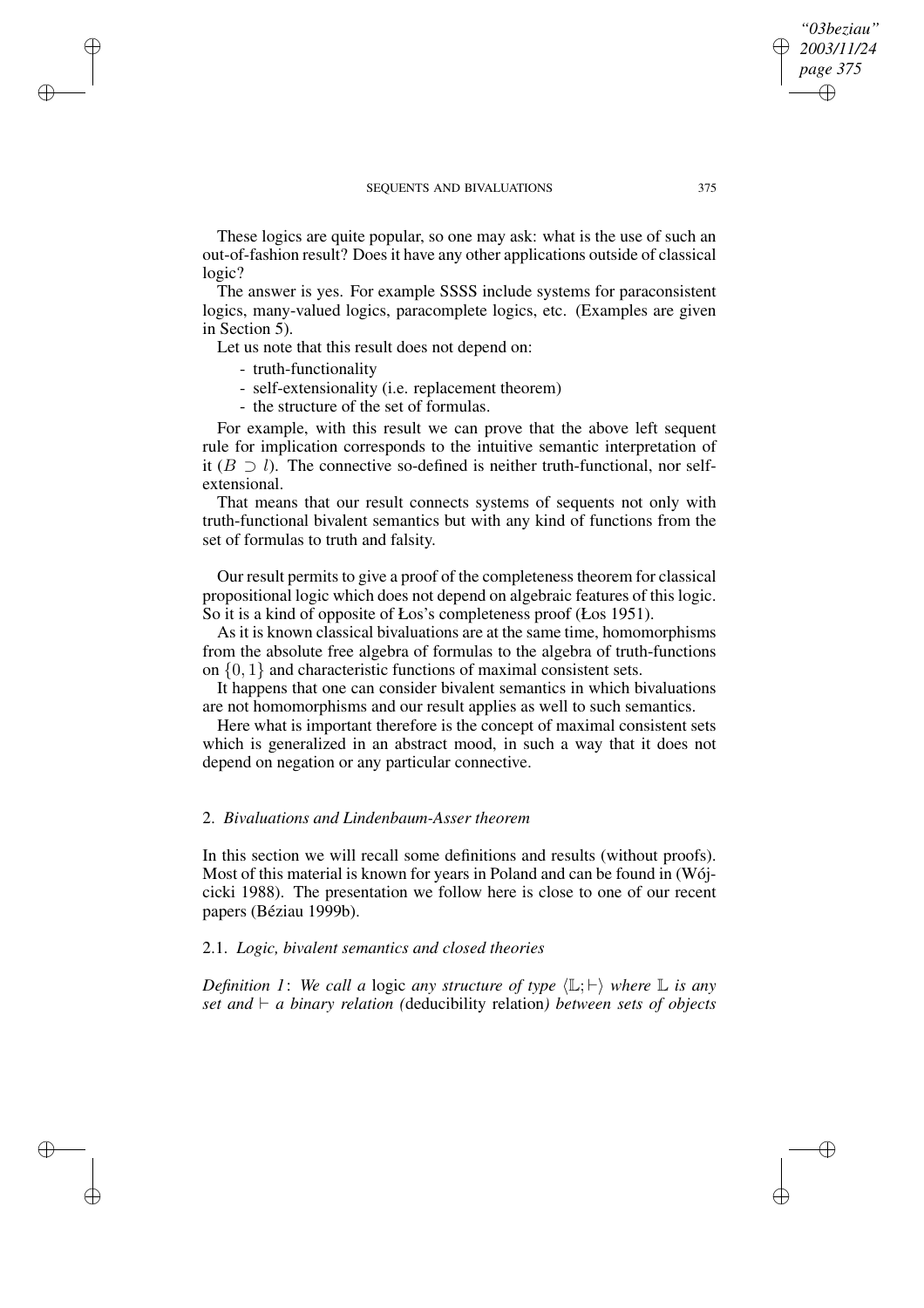*"03beziau" 2003/11/24 page 376* ✐ ✐

✐

✐

#### 376 JEAN-YVES BÉZIAU

*(*theories, *denoted by*  $T$ *,*  $U$ *, ...) of*  $\mathbb{L}$  *and objects (formulas, <i>denoted by*  $a$ *,*  $b$ *, ...) of* L*.*

*A logic is said* normal *when it obeys the following conditions:*

*(Reflexivity) If*  $a \in T$ *, then*  $T \vdash a$ 

*(Monotony) If*  $T \vdash a$  *and*  $T \subseteq U$  *then*  $U \vdash a$ 

*(Transitivity) If*  $T \vdash a$  *for all*  $a \in U$  *and*  $U \vdash b$ *, then*  $T \vdash b$ *.* 

*We say that a logic is a* finite normal logic *when it obeys moreover the condition:*

*(Finiteness)* If  $T \vdash a$  *then there exists a finite subtheory*  $To$  *of*  $T$  *such that*  $To \vdash a$ *.* 

*Definition* 2: An adequate bivalent semantics *for a logic*  $\mathcal{L} = \langle \mathbb{L}; \vdash \rangle$  *is a set of functions* BIV *from* L *to* {0, 1} *such that the semantic deducibility relation*  $\dagger$  *defined in the usual manner*  $(T \models a$  *iff for every*  $\beta \in$  **BIV***, if*  $\beta(b) = 1$  *for every*  $b \in T$ , *then*  $\beta(a) = 1$ *) by this set is the same as*  $\vdash$ . *If*  $\vdash$  *is included in*  $\models$ , we say that the semantic is sound (for  $\mathfrak{L}$ ), and if  $\models$  is included in  $\models$  we say *that the semantic is* complete *(for* L*).*

*Definition* 3: A *theory* T *such that, if*  $T \vdash a$  *then*  $a \in T$ *, is said to be* closed.

A theory can be considered as a bivaluation by taking its characteristic function and a bivaluation can be considered as a theory by taking the set of true formulas under this function. Hereafter we will therefore confuse these two notions, as shows for example the next definition.

*Definition 4*: *We call* semantics of closed theories *of a logic* L *the set of characteristic functions of closed theories of this logic.*

More generally, given a class of theories of a logic L, say *chic theories*, we call *semantics of chic theories*, the set of characteristic functions of chic theories.

*Theorem 5*: *The semantics of closed theories of a normal logic is an adequate semantics for it.*

Therefore, for every normal logic, there exists an adequate bivalent semantics, in other words: every normal logic is bivalent (for a discussion on this topic see (Béziau 1997)).

About closed theories we have moreover the following result.

*Theorem 6*: *A bivalent semantics is sound for a normal logic iff it is included in the semantics of closed theories.*

✐

✐

✐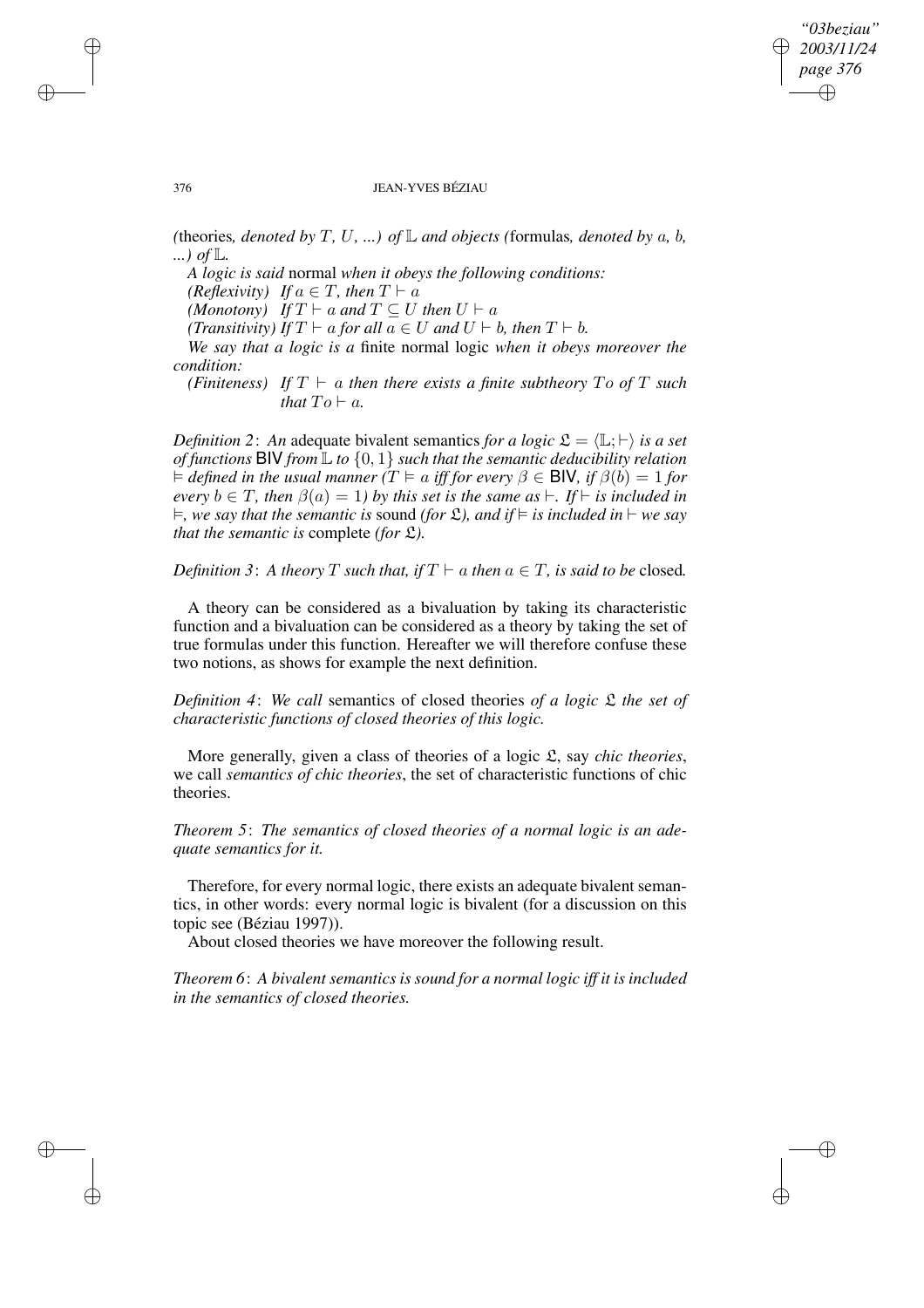# 2.2. *Relatively maximal theories*

✐

✐

✐

✐

*Definition* 7: *Given a theory T and a formula r such that*  $T \nvdash r$  *and such that for any strict extension* U *of* T,  $U \vdash r$ , *we say that* T *is* relatively maximal in r*.*

*A theory is said to be* relatively maximal *iff there is a formula* a *such that it is relatively maximal in* a*.*

*Theorem 8*: (LINDENBAUM-ASSER) *In a finite monotonic logic, given a formula r and a theory T such that*  $T \nvdash r$ *, it is possible to extend T in a theory relatively maximal in* r*.*

*Corollary 9*: *The semantics of relatively maximal theories of a finite normal logic is a complete semantics for it.*

It is easy to show that a relatively maximal theory is a closed theory. Joining the above results with the results about closed theories, we have the following.

*Theorem 10*: *The semantics of relatively maximal theories of a finite normal logic is an adequate semantics for it.*

*Corollary 11*: *Any class of closed theories of a finite normal logic containing the class of relatively maximal theories is an adequate semantics for this logic.*

To prove Lindenbaum-Asser, it is necessary to use the axiom of choice, in fact (Dzik 1981) has shown that (the statement of) this theorem is equivalent to the axiom of choice.

A *maximal theory* is a theory which is not trivial (i.e. there exists a formula which is not deducible from it), but has no non trivial strict extensions. It is easy to see that a theory is maximal iff it is relatively maximal in every formula not in it.

In classical logic all relatively maximal theories are maximal and therefore these two concepts coincide (such a logic, following Makinson, is said *absolute*), but this not the case of some other logics, like intuitionistic logic.

In (Béziau 1999b), it has been shown that the semantics of relatively maximal theories of a finite normal logic is a minimal adequate semantics for it and that therefore, for a normal logic which is not absolute, the semantics of maximal theories is not complete. This explains why Lindenbaum-Asser theorem is more important than Lindenbaum theorem saying that any non trivial theory of a finite normal logic can be extended in a maximal one, from which it is not possible, in some cases, to get completeness.

"03beziau" 2003/11/24 page 377

✐

✐

✐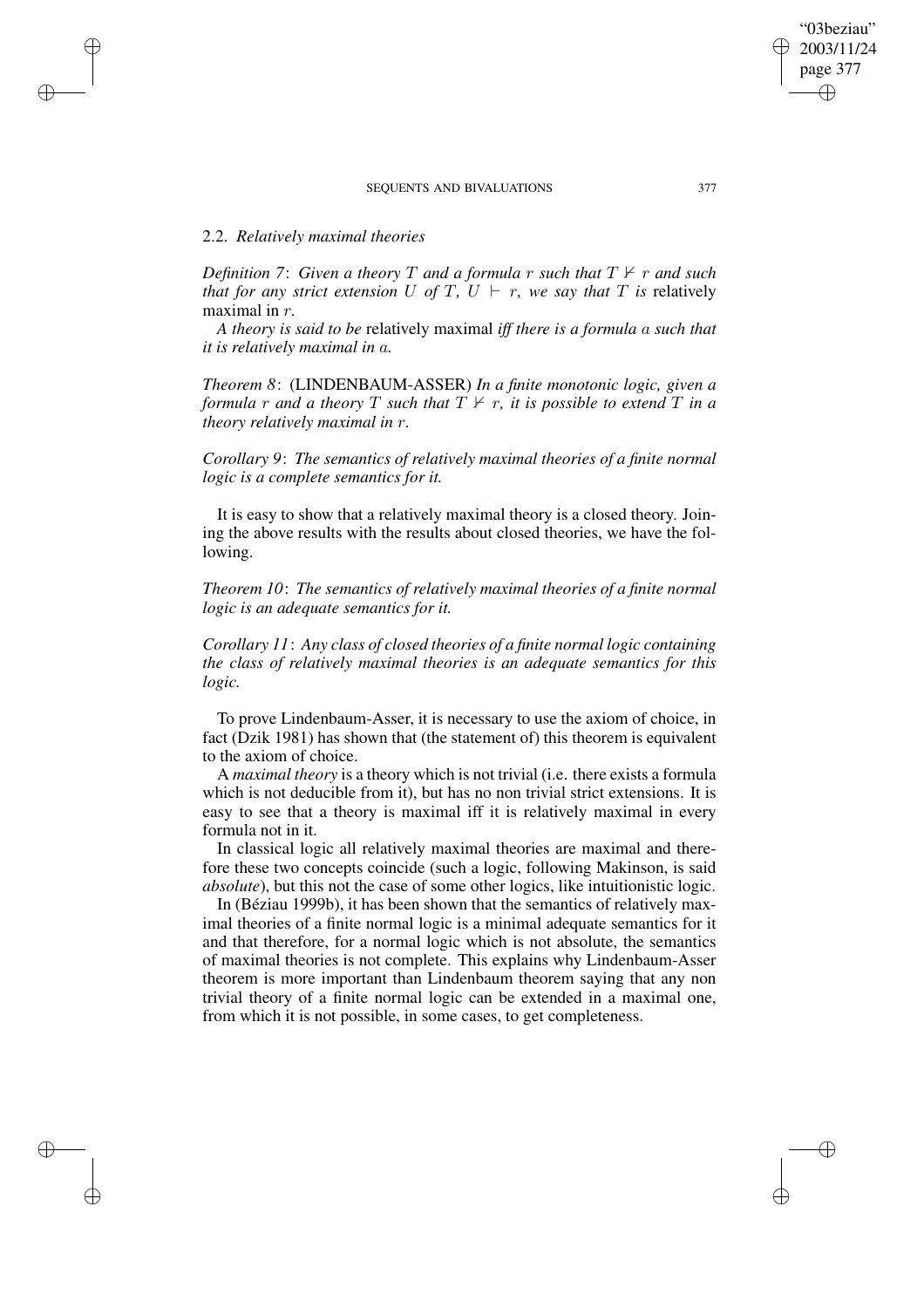## "03beziau" 2003/11/24 page 378 ✐ ✐

✐

✐

#### 378 JEAN-YVES BÉZIAU

# 3. *Structurally standard systems of sequents (SSSS)*

# 3.1. *The architecture of sequent systems*

✐

✐

✐

✐

Our result is about a special class of sequent systems<sup>1</sup>: structurally standard systems of sequents (SSSS for short). In order to explain what they exactly are, we will begin by presenting a detailed conceptual analysis of sequent systems which may be interesting to situate our work, at a time when sequent systems has turn into a central methodological tool for the constructions of logics.

One can say that a sequent system is determined by three kinds of concepts: external determinations, structural rules and logical rules, as described in Table 1.

Let us make a few comments to explain Table 1.

(1) Generally associativity is not taken as a structural rule but is externally determined by the definition of the notion of sequent.

(2) In linear logic, structural rules of weakening and contraction are controlled by logical rules for ! (bien sûr) and ? (pourquoi pas). Gentzen's definition of a sequent as a finite sequence together with the structural rules of contraction and permutation gives rise to systems of sequents which can be defined, as it is well-known, simply by considering sequents made of finite sets of formulas and discarding the rules of contraction and permutation, these two rules becoming external determination.

(3) If the logic induced by the system is defined with the first definition of the picture, then this logic is finite and monotonic whatever the rules of the system are, even for example when weakening rules are not rules of the system. These two conditions as we have seen are enough to get Lindenbaum-Asser theorem.

(4) The expression "Substructural logic" is nowadays very fashionable, but what does it mean? One can say that it is a logic in which some of the standard structural rules are not valid, e.g. contraction or weakening (in view of (3) we must be careful with the case of non-monotonic logics). One can also

<sup>&</sup>lt;sup>1</sup> We use this expression rather than "sequent calculus", due to the ambiguity of the word "calculus". In particular if someone understands "calculus" as meaning "computing", this terminology is misleading in this context, because though sequent systems can provide decision procedures, most of the sequent systems are not decidable. The word "system" seems more appropriate and remembers Hertz's expression *Satzsysteme*, from which Gentzen's work arises. Moreover the result presented here is close in spirit to Hertz's work and Gentzen's first paper about it, being situated at an abstract level, independent of the specificity of the language.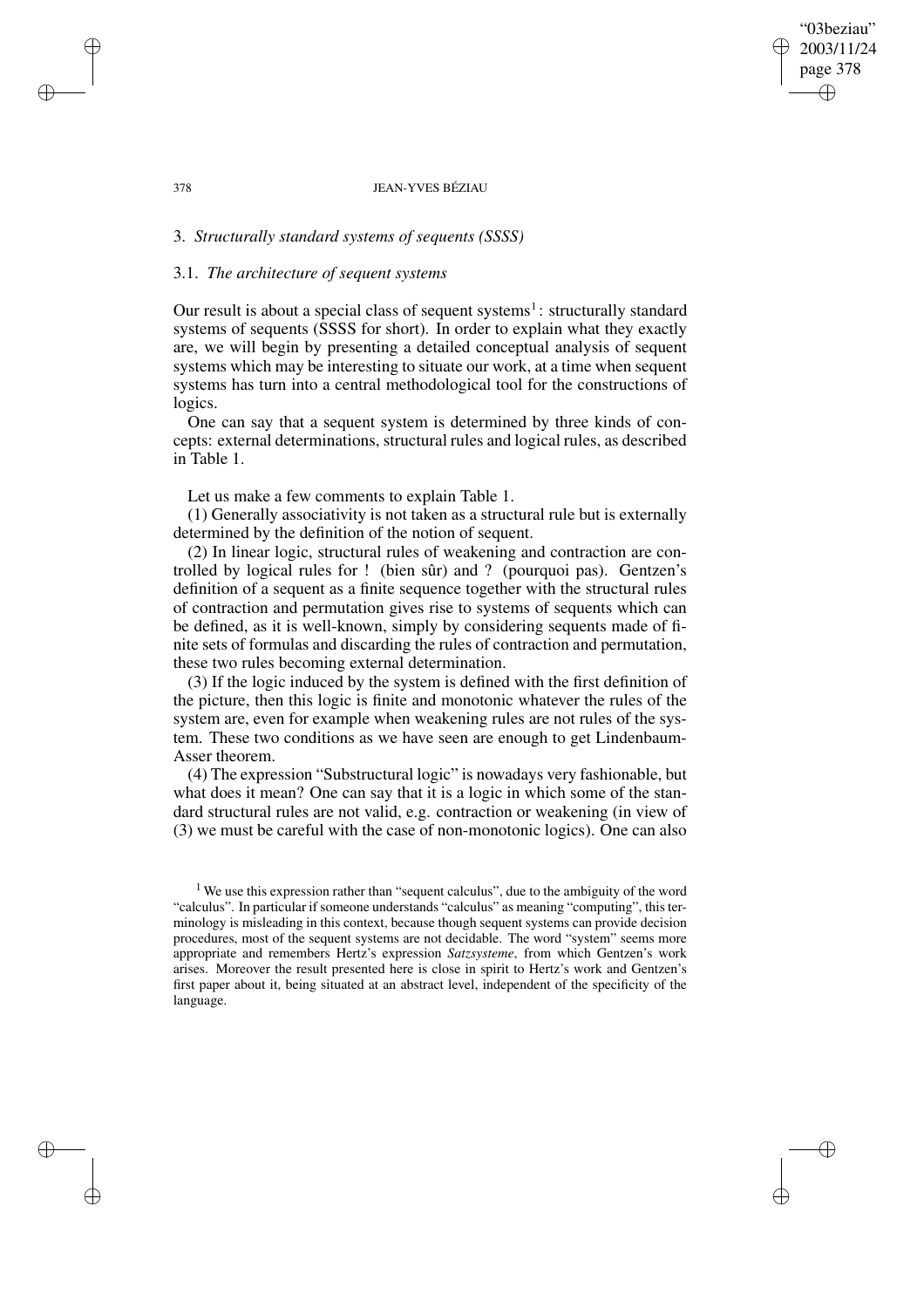✐

✐

✐

✐

say that intuitionistic logic is substructural because the "structure" of its sequents is not standard. It seems that generally the expression "substructural logic" is used to denote a system of sequents in which some of the standard "structural principles" (cf. the pictures) are violated. Standard meaning here similar to Gentzen's system LK.

INTERNAL DETERMINATIONS  $\overbrace{\phantom{aaaaa}}^{x}$ STRUCTURAL RULES LOGICAL RULES EXTERNAL DETERMINATIONS e.g. SEQUENT Identity (Dealing -monosequent/multisequent with the -finite sets Cut morphology -sequences of the logic) -structures, e.g. idempotent abelian group Weakening e.g. **Connectives** RULE -order on premises Cuantifiers<br>
cardinality of premises Permutation -cardinality of premises Modalities Contraction PROOF -sequence/tree -length/depth Associativity (finite or not) -order type INDUCED LOGIC e.g.  $-T \vdash a \Leftrightarrow To \rightarrow a$  is ∃ To finite derivable  $-T \vdash a \Leftrightarrow^T \rightarrow a$  is<br>derivable  $\overbrace{\hspace{2.5cm}}^{\hspace{2.5cm}}$ 

STRUCTURAL PRINCIPLES

Table 1: THE ARCHITECTURE OF SEQUENT SYSTEMS

*"03beziau" 2003/11/24 page 379*

✐

✐

✐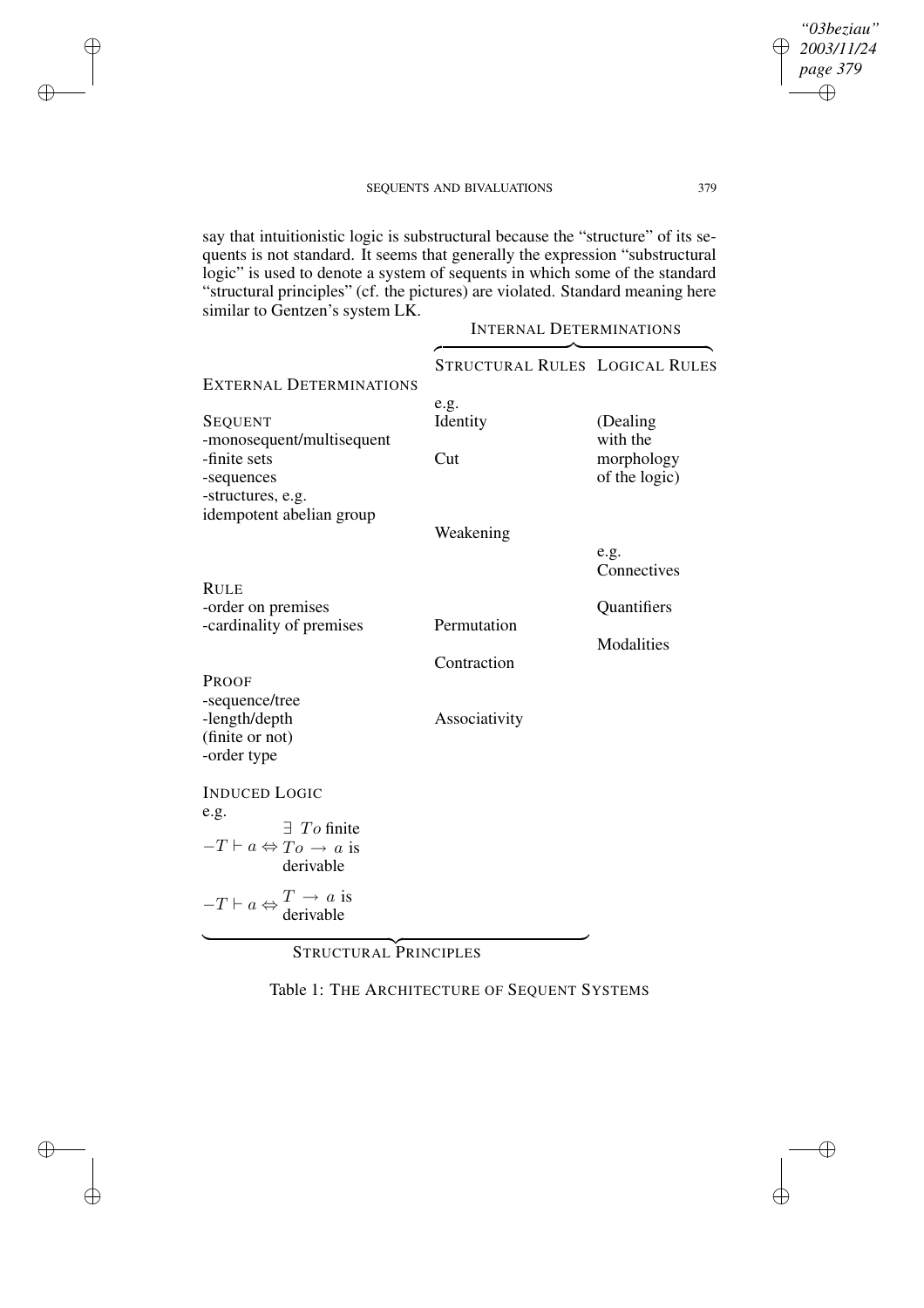# *"03beziau" 2003/11/24 page 380* ✐ ✐

✐

✐

## 380 JEAN-YVES BÉZIAU

# 3.2. *Proto-SSSS and SSSS*

*Definition 12*: *A* proto-SSSS *is a system of sequents which has the same structural principles of Gentzen's system LK:*

- *structural rules of weakening, permutation, contraction, cut, identity axiom,*
- *sequents are finite sequences of arbitrary length on both sides,*
- *sequent rules are defined as usual (in particular they have finite premises),*
- *the notion of proof is defined as usual (in particular they are of finite length),*
- *the definition of the logic induced by a proto-SSSS is the standard one (the first one in the picture).*

A logic induced by a proto-SSSS is therefore a finite normal logic, as it can easily be seen, and thus the semantics of relatively maximal theories is adequate for it.

Let us recall two well-known basic definitions in order to fix the notations.

*Definition* 13: A sequent  $\sigma$  *on a* given set  $\mathbb{L}$  *is a pair of finite sequences (possibly empty) of*  $\mathbb{L}$ *:*  $\sigma = \langle \Sigma; \theta \rangle$ *; following Hertz and Gentzen we will write such a sequent as follows:*  $\Sigma \rightarrow \theta$ *.* 

*Definition* 14: *A* (sequent) rule  $\Re$  *is a pair*  $\Re = \langle PRE; c_o \rangle$  *where co, the* conclusion *of the rule, is a sequent and where* PRE *is a finite sequence (possibly the empty sequence) of sequents (*premises*).*

A rule such that  $\mathfrak{R} = \langle \langle \sigma_1; \ldots; \sigma_n \rangle; \sigma \rangle$  is symbolically represented as:

$$
\frac{\sigma_1...\sigma_n}{\sigma}\mathfrak{R}.
$$

*Definition 15*: *Given a rule*

$$
\frac{\Sigma 1 \to \theta 1...\Sigma n \to \theta n}{\Sigma \to \theta} \mathfrak{R}
$$

 $and$  *sequences*  $\Sigma1^{+}$ , *...,*  $\Sigma n^{+}$ ,  $\theta1^{+}$ , *...,*  $\theta n^{+}$ , *the following rule*  $\mathfrak{R}^{+}$  *is called an* expansion *of* R*:*

$$
\frac{\Sigma 1^+, \Sigma 1 \to \theta 1, \theta 1^+ ... \Sigma n^+, \Sigma n \to \theta n, \theta n^+}{\Sigma 1^+, ..., \Sigma n^+, \Sigma \to \theta, \theta 1^+, ..., \theta n^+} \mathfrak{R}^+.
$$

✐

✐

✐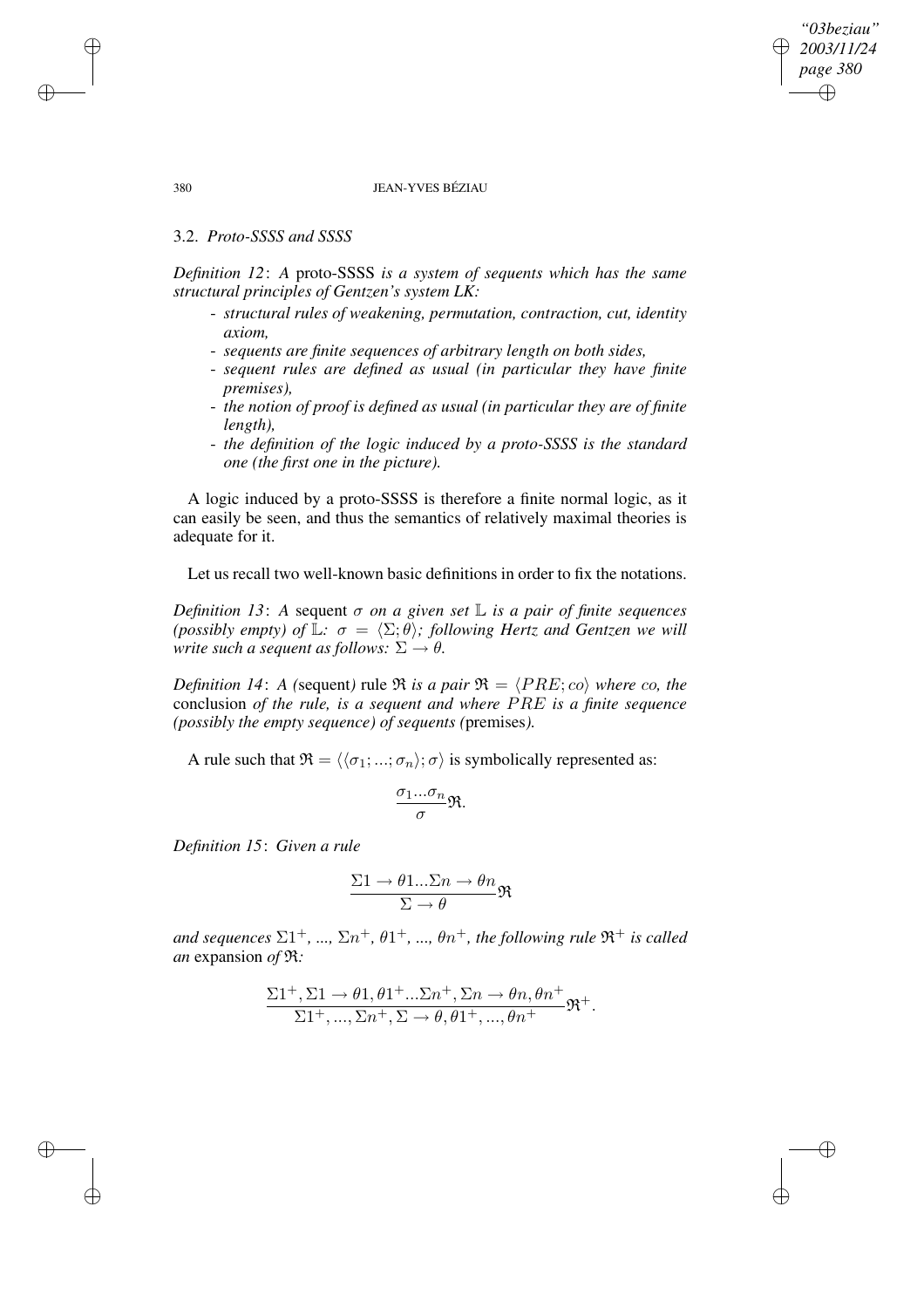*Definition 16*: *A* SSSS *is a proto-SSSS which is closed under rule expansion, that is to say if a rule is a member of the system, so is any expansion of this rule.*

The definition of SSSS excludes some rules with conditions of application, like the classical rules for quantifiers. Therefore LK is not a SSSS. But the propositional fragment of LK is a SSSS.

*Remark* One can say that conditions of application of rules are structural principles which are hidden in the logical rules (recent works have tried to turn these implicit structural principles into explicit structural rules).

## 4. *SSSS and bivaluations*

✐

✐

✐

✐

# 4.1. *Revaluation and soundness*

*Definition 17: We say that a bivaluation*  $\beta$  *<i>from*  $\mathbb{L}$  *to*  $\{0, 1\}$  satisfies a sequent  $a_1, ..., a_n \rightarrow b_1, ..., b_m$  on L iff if  $\beta(a_i) = 0$  for one i  $(1 \leq i \leq n)$  or  $\beta(b_i) = 1$  *for one i*  $(1 \le i \le m)$ .

*Definition* 18: *We say that a* bivaluation  $\beta$  respects a rule  $\Re$  *iff it satisfies the conclusion of this rule whenever its satisfies the premises of this rule.*

*Theorem 19*: *If a bivaluation respects a rule, then it respects any expansion of it.*

*Proof.* Given a bivaluation  $\beta$  and a rule  $\Re$ , suppose that  $\beta$  respects  $\Re$  and that it does not respect an expansion  $\mathfrak{R}^+$  of  $\mathfrak{R}$ . Therefore  $\beta$  gives the value 1 to each of the premises of  $\mathbb{R}^+$  and the value 0 to its conclusion.

If  $\beta$  gives the value 0 to the conclusion of  $\mathfrak{R}^+$ , we have (using the same notation as in Definition 15 of the expansion of a rule):

$$
\beta(a) = 1
$$
 for every *a* occurring in  $\Sigma 1^+, ..., \Sigma n^+, \Sigma$ 

and

 $\beta(a) = 0$  for every a occurring in  $\theta$ ,  $\theta$ 1<sup>+</sup>, ...,  $\theta$ n<sup>+</sup>.

We see therefore that  $\beta$  gives the value 0 to the conclusion  $\Sigma \rightarrow \theta$  of  $\Re$ .

If  $\beta$  gives the value 1 to a premise  $\Sigma i^+, \Sigma i \rightarrow \theta i, \theta i^+$  of  $\Re^+,$  as  $\beta(a) = 1$ for every a occurring in  $\Sigma i^+$  and  $\beta(a) = 0$  for every a occurring in  $\theta i^+$ , there exists b occurring in  $\Sigma i$  such that  $\beta(b) = 0$  or there exists b occurring

"03beziau" 2003/11/24 page 381

✐

✐

✐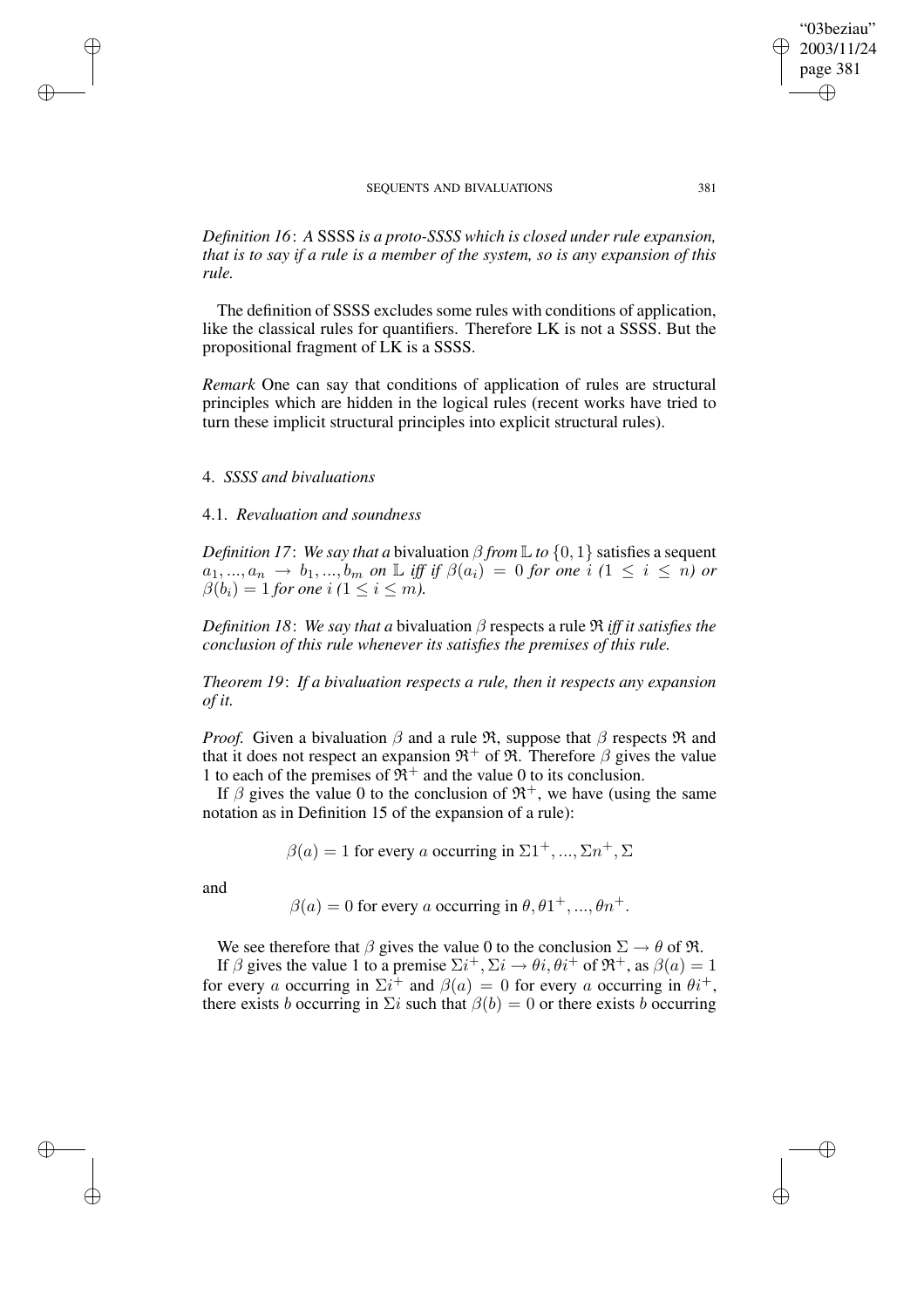✐

✐

#### 382 JEAN-YVES BÉZIAU

in  $\theta i$  such that  $\beta(b) = 1$ , therefore  $\beta$  gives the values 1 to  $\Sigma i \rightarrow \theta i$ , as  $\beta$ respects  $\Re$ ,  $\beta$  therefore gives the value 1 to the conclusion  $\Sigma \rightarrow \theta$  of  $\Re$ , which is absurd.

*Definition 20*: *Given a SSSS* S*, we call* revaluation *of* S *a bivaluation which respects all the rules of* S*.*

*Proposition 21*: *A set of revaluations of a SSSS is a sound semantics for the logic induced by this system.*

*Proof.* Obvious.

Due to Theorem 6, this shows that the characteristic function of a revaluation is a closed theory.

One can wonder if a closed theory respects the rules. This is true for Hilbert-type systems and Gentzen showed in (Gentzen 1932) that it is true for Hertz-type systems, but this is not necessarily true for SSSS.

In the next section we shall prove that characteristic functions of relatively maximal theories respect the rules of a SSSS. From this one can infer that the relatively maximal semantics of a logic induced by a SSSS is sound. But we already know this fact because relatively maximal theories are closed. Thus this result by itself is useless. But combining it with Lindenbaum-Asser theorem we can get completeness, as we will show in Section 5.

Given a bivalent semantics, i.e. a set of bivaluations, if one wants to show that it is a sound semantics for a SSSS, due to the above result, it is enough to show that the bivaluations respect all the rules of the system.

In the case of logical rules, such as for example the two rules for implication presented in Section 1, due to Theorem 19 about rule expansion, it is enough to show that the bivaluations respect theses rules without contexts.

In the case of structural rules, one can show once and for all that any bivaluation respects them. This is obvious for the identity axiom, the permutations rules and the contractions rules. In the cases of the weakening rules and the cut rule, one has just to do a bit of "zerology", to use Fraïsse's expression. That is to say we must verify that the limit cases where empty sequences arise are not problematic.

Consider the following instance of the left weakening rule:

$$
\frac{\rightarrow b}{a \rightarrow b}
$$

If a bivaluation  $\beta$  gives the value 1 to b then it gives the values 0 to a or the value 1 to b. Therefore  $\beta$  respects this rule.

✐

✐

✐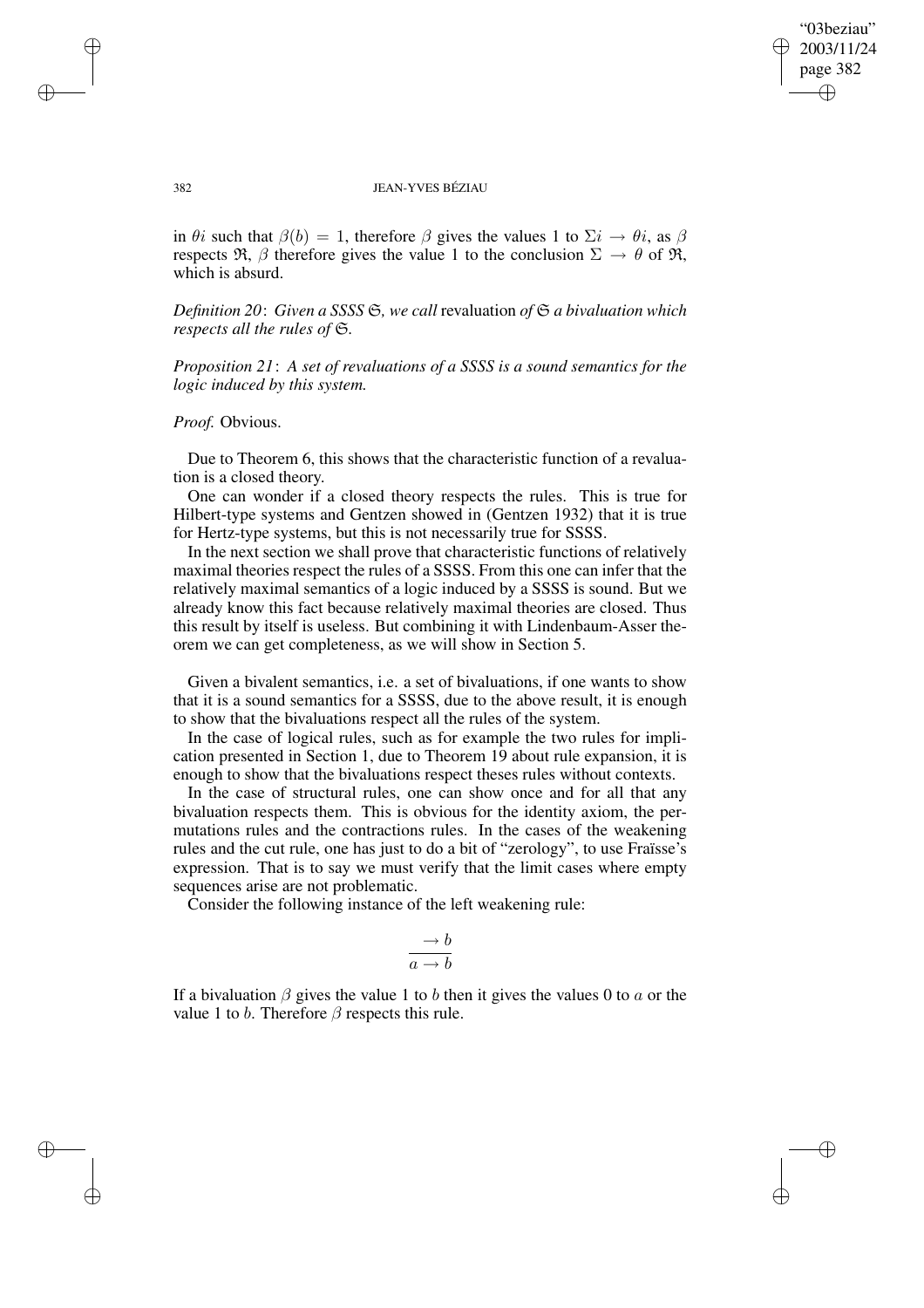Now the left weakening rule without context is the following:

✐

✐

✐

✐

 $\rightarrow$  $a \rightarrow$ 

To show that a bivaluation respects this rule, we must show that if it respects the premise it respects also the conclusion. But how can a bivaluation respects an empty sequent? Following Gentzen's idea, the empty sequent means contradiction, therefore the right convention to adopt here is to say that no bivaluations respect the empty sequent. Therefore a bivaluation respects the weakening rule without context, by default.

The case of the cut rule is solved in the same way. One can easily check that a bivaluation respects this rule with some contexts. Now if the rule has no context, no bivaluation can respect simultaneously the two premises of the rule. Therefore bivaluations respect this rule by default.

## 4.2. *Relatively maximal theories and the main theorem*

In the last section, we have spoken of the satisfaction of a sequent by a bivaluation. Here we will rather speak of the satisfaction of a sequent by a theory (in the case of a closed theory these two definitions are the same).

*Definition* 22: *Given a sequent*  $a_1, ..., a_n \rightarrow b_1, ..., b_m$  *on a set*  $\mathbb{L}$  *and a theory*  $T$  *of*  $\mathbb{L}$ *, we say that*  $T$  satisfies this sequent *iff*  $(T \nvdash a_1$  *or* ... *or*  $T \nvdash a_1$  $a_n)$  *or*  $(T \vdash b_1$  *or* ... *or*  $T \vdash b_m)$ .

*Lemma 23*: *A sequent which is derivable in a SSSS is satisfied by every relatively maximal theories of the logic induced by this system.*

*Proof.* Suppose that the sequent  $a_1, ..., a_n \rightarrow b_1, ..., b_m$  is derivable and suppose  $T \vdash a_i$ , for every  $i$   $(1 \leq i \leq n)$  and  $T \nvdash b_i$ , for every  $i$   $(1 \leq i \leq m)$ . As T is relatively maximal in one r, T,  $b_i \vdash r$ , for every  $i$  ( $1 \le i \le m$ ). There are therefore sequences  $\Sigma_1, ..., \Sigma_n$  of elements of T such that the sequents  $\Sigma_1 \to a_1, ..., \Sigma_n \to a_n$  are derivable, and sequences  $\theta_1, ..., \theta_m$  of elements of T such that the sequents  $\theta_1, b_1 \rightarrow r, ..., \theta_m, b_m \rightarrow r$  are derivable; we have then the following derivation (omitting permutation rules):

$$
\frac{\Sigma_1 \to a_1 \quad a_1, ..., a_n \to b_1, ..., b_m}{\Sigma_1, a_2, ..., a_n \to b_1, ..., b_m}
$$
 cut

| ÷ |
|---|
| ÷ |
| ÷ |

"03beziau" 2003/11/24 page 383

✐

✐

✐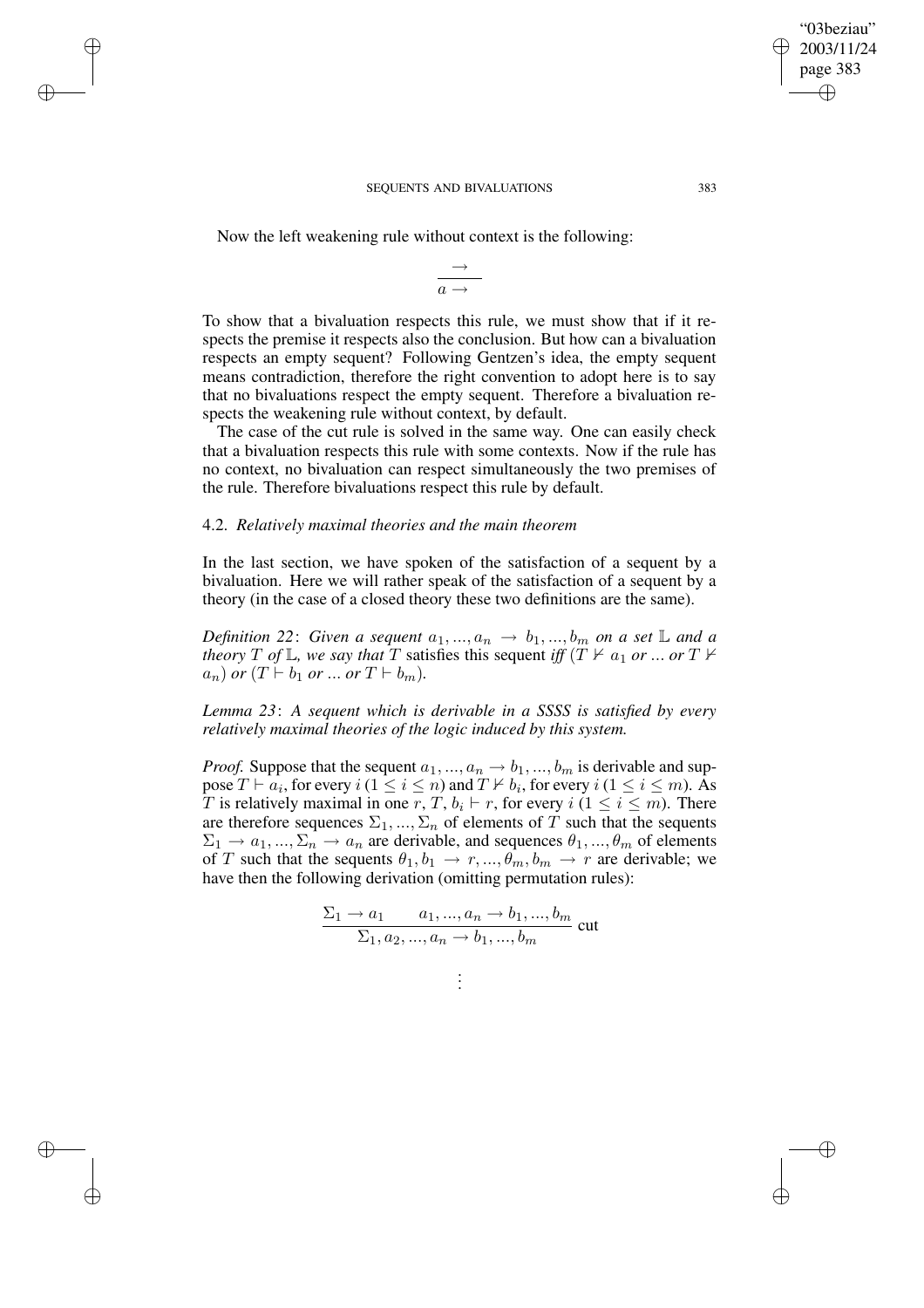✐

✐

384 JEAN-YVES BÉZIAU

$$
\frac{\Sigma_n \to a_n \qquad \Sigma_1, ..., \Sigma_{n-1}, a_n \to b_1, ..., b_m}{\Sigma_1, ..., \Sigma_n \to b_1, ..., b_m} \text{ cut}_{b_m, \theta_m \to r} \text{ cut}
$$
\n
$$
\vdots
$$
\n
$$
\frac{\Sigma_1, ..., \Sigma_n, \theta_m \to b_1, ..., b_{m-1}, r}{\Sigma_1, ..., \Sigma_n, \theta_2, ..., \theta_m \to b_1, r \qquad b_1, \theta_1 \to r} \text{ cut}
$$

The sequent  $\Sigma_1, ..., \Sigma_n, \theta_1, ..., \theta_m \rightarrow r$  is therefore derivable and as the sequences  $\Sigma_i$  ( $1 \leq i \leq n$ ) and the sequences  $\theta_i$  ( $1 \leq i \leq m$ ) are finite sequences of elements T, thus  $T \vdash r$ , which contradicts the fact that T is relatively maximal in r.

*Definition 24*: *We say that a* theory respects a rule *iff it satisfies the conclusion of this rule whenever it satisfies its premises.*

*Theorem 25*: (Main Theorem) *Relatively maximal theories of a logic induced by a SSSS respect the rules of this system.*

*Proof.* Given a SSSS, we consider a relatively maximal theory T of the logic induced by this SSSS and a rule  $\Re$  of this SSSS:

$$
\underbrace{\overbrace{a_1^1,\ldots,a_n^1 \to b_1^1,\ldots,b_m^1}^{\sigma^1} \ldots \overbrace{a_1^j,\ldots,a_o^j \to b_1^j,\ldots,b_p^j}_{\sigma}^{\sigma^j}}_{\sigma} \mathfrak{R}
$$

Suppose  $T$  satisfies all the sequents of the premises of the rule.

Given a premise sequent of  $\Re \sigma = a_1, ..., a_n \rightarrow b_1, ..., b_m$ , there is a *i*,  $(1 \le i \le n)$  such that  $T \nvdash a_i$  or there is a  $i, (1 \le i \le m)$  such that  $T \vdash b_i$ .

In the first case, given  $r$  a formula such that  $T$  is relatively maximal in  $r$ , we have T,  $a_i \nvdash r$ . There is therefore a sequence  $\Sigma$  of elements of T such that the sequent  $\Sigma$ ,  $a_i \vdash r$  is derivable.

In the second case, there is a sequence  $\theta$  of elements of T such that the sequent  $\theta \vdash b_i$  is derivable.

In the first case, by a series of applications of the weakening rules, we derive the sequent  $\Sigma, a_1, ..., a_n \to b_1, ..., b_m, r$  from the sequent  $\Sigma, a_i \vdash r$ .

In the second case, by a series of applications of the weakening rules, we derive the sequent  $\theta$ ,  $a_1, ..., a_n \rightarrow b_1, ..., b_m$  from the sequent  $\theta \vdash b_i$ .

✐

✐

✐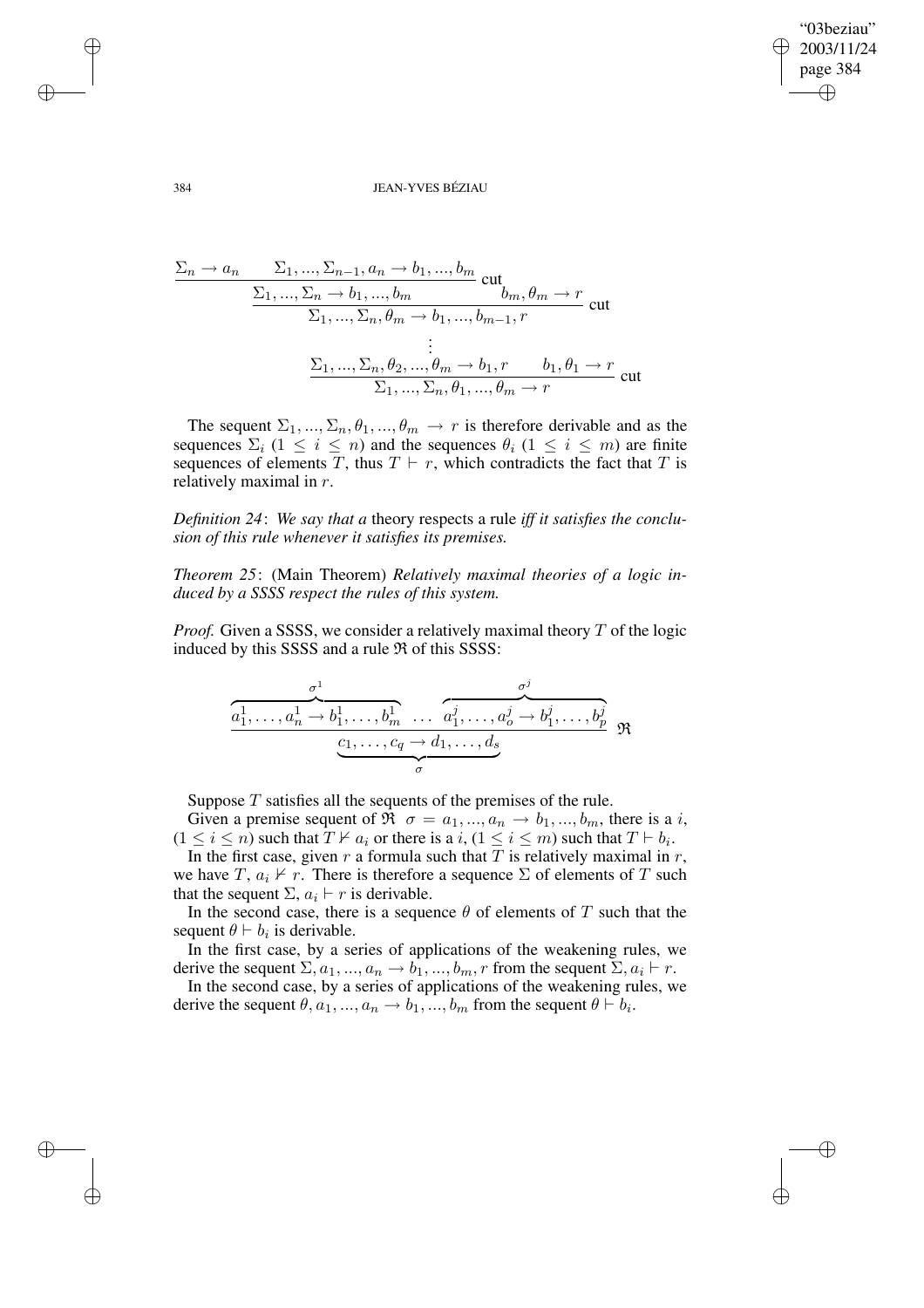We can then use an expansion of the rule  $\mathfrak{R}$ , by carrying through, according the cases, the sequences of types  $\Sigma$ ,  $\theta$  and the formula r, to derive a sequent of the following type:

$$
\sigma' = \Lambda, c_1, ..., c_q \rightarrow d_1, ..., d_s, (r)
$$

where  $\Lambda$  is a finite sequence of elements of T. The formula r may appear or not on the right part of the sequent. In both cases, due to the preceding lemma,  $\sigma'$  is satisfied by T.

If r does not appear, the right side of  $\sigma'$  is the same as the right side of  $\sigma$ , therefore T satisfies  $\sigma$ .

If r appears, suppose that T does not satisfy  $\sigma$ . Therefore for every i  $(1 \le i \le q)$  we have  $T \vdash c_i$  and for every  $i$   $(1 \le i \le s)$  we have  $T \not\vdash d_i$ . An object t of  $\Lambda$  is an element of T, therefore  $T \vdash t$ . Moreover  $T \nvdash r$ . Therefore all elements of the left side of  $\sigma'$  are deducible from T and no elements on the right side of  $\sigma'$  are deducible from T, this means that T does not satisfy  $\sigma'$ , which is absurd.

## 5. *Applications*

✐

✐

✐

✐

## 5.1. *How to apply the main theorem – a basic example*

#### *Completeness*

To show how we can apply our main theorem to get instantaneously the completeness theorem we will take our starting example: the logic of pure classical implication.

Consider the SSSS  $\mathfrak{S} \rightarrow$  constituted by structural rules and the two rules ( $\supset$  r) and ( $\supset$  l) for implication and the logic induced by this system: £ →=  $\langle \mathbb{F}; \vdash \rangle$ .

Given a relatively maximal theory  $T$  of this logic, due to the Main Theorem 25, it preserves respectively the two rules  $(2 r)$  and  $(2 l)$ , and in particular it preserves these two rules without contexts, therefore it is easy to see through Definitions  $22/24$  that the characteristic function of T obeys respectively the conditions  $(B \supset r)$  and  $(B \supset l)$ .

This means that the class of characteristic functions of relatively maximal theories of  $\mathfrak{L} \to$  is included into the set of bivaluations BIV  $\to$  defined by conditions ( $B \supset r$ ) and ( $B \supset l$ ). Therefore, due to Lindenbaum-Asser theorem (a logic induced by a SSSS is a finite normal logic), more precisely to

"03beziau" 2003/11/24 page 385

✐

✐

✐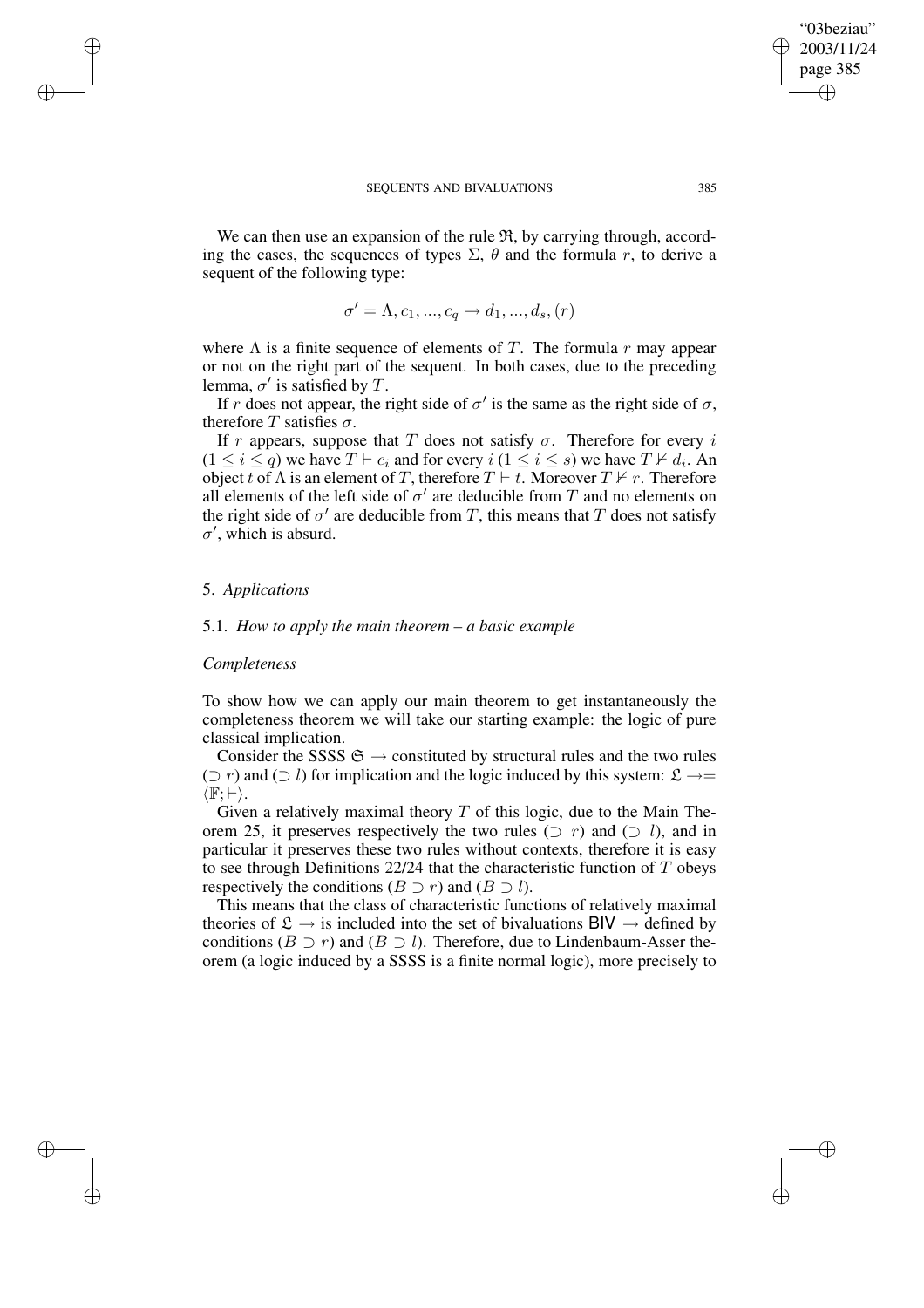"03beziau" 2003/11/24 page 386 ✐ ✐

✐

✐

#### 386 JEAN-YVES BÉZIAU

Corollary 11 according to which any semantics including the class of relatively maximal theories is complete, we get completeness:

If 
$$
T \models a
$$
 then  $T \vdash a$ 

where  $\equiv$  is the semantic deducibility relation induced in the usual way by conditions  $(B \supset r)$  and  $(B \supset l)$ .

This shows how, with our main theorem, we can get completeness for the implicative fragment of the classical propositional logic. The same reasoning can be applied for each pair of sequent rules defining each classical connective ( $\wedge$ ,  $\vee$ ,  $\neg$ ). Therefore this permits to give a very elegant proof of the completeness theorem which treats each connective independently. We can apply this method to other classical connectives like bi-conditional  $(\leftrightarrow)$ , Sheffer's stroke, etc. In fact using this method we can construct sequent rules for connectives by translating their truth-tables into sequent rules according to the intuitive semantic interpretation of sequent rules given by Definitions 17/18.

More than this, in the above example of implication, we can prove completeness independently for each of the two rules for implication and their corresponding semantic conditions. This shows clearly that our result can be applied to non-truth functional connectives who have non-truth functional bivalent semantics. Before giving other examples, let us see how we can get also soundness.

## *Soundness*

As we have seen (Proposition 21), any set of bivaluations which respect the rules of a SSSS is a sound semantics for the logic induced by this SSSS. Moreover (Theorem 19), it is sufficient to show that bivaluations respects the rules without contexts.

A bivaluation obeying the conditions ( $B \supset l$ ) and ( $B \supset r$ ) obviously respects the two sequent rules ( $\supset$  l) and ( $\supset$  r).

What our general results permit to show without any difficulty is that the bivalent semantics  $\text{BIV} \rightarrow \text{is included}$  into the set of characteristic functions of closed theories and contains the set of characteristic functions of relatively maximal theories. Any such intermediate set of bivaluations is adequate (Theorem 6, Corollary 11). An additional result one may want to prove is that  $BV \rightarrow$  is exactly the semantics of relatively maximal theories, and that therefore due to the result mentioned in Section 2 it is a minimal semantics for the above SSSS.

This is not difficult to prove. One can also prove that in this case all relatively maximal theories are maximal. These results are proved in (da Costa/Béziau 1994).

✐

✐

✐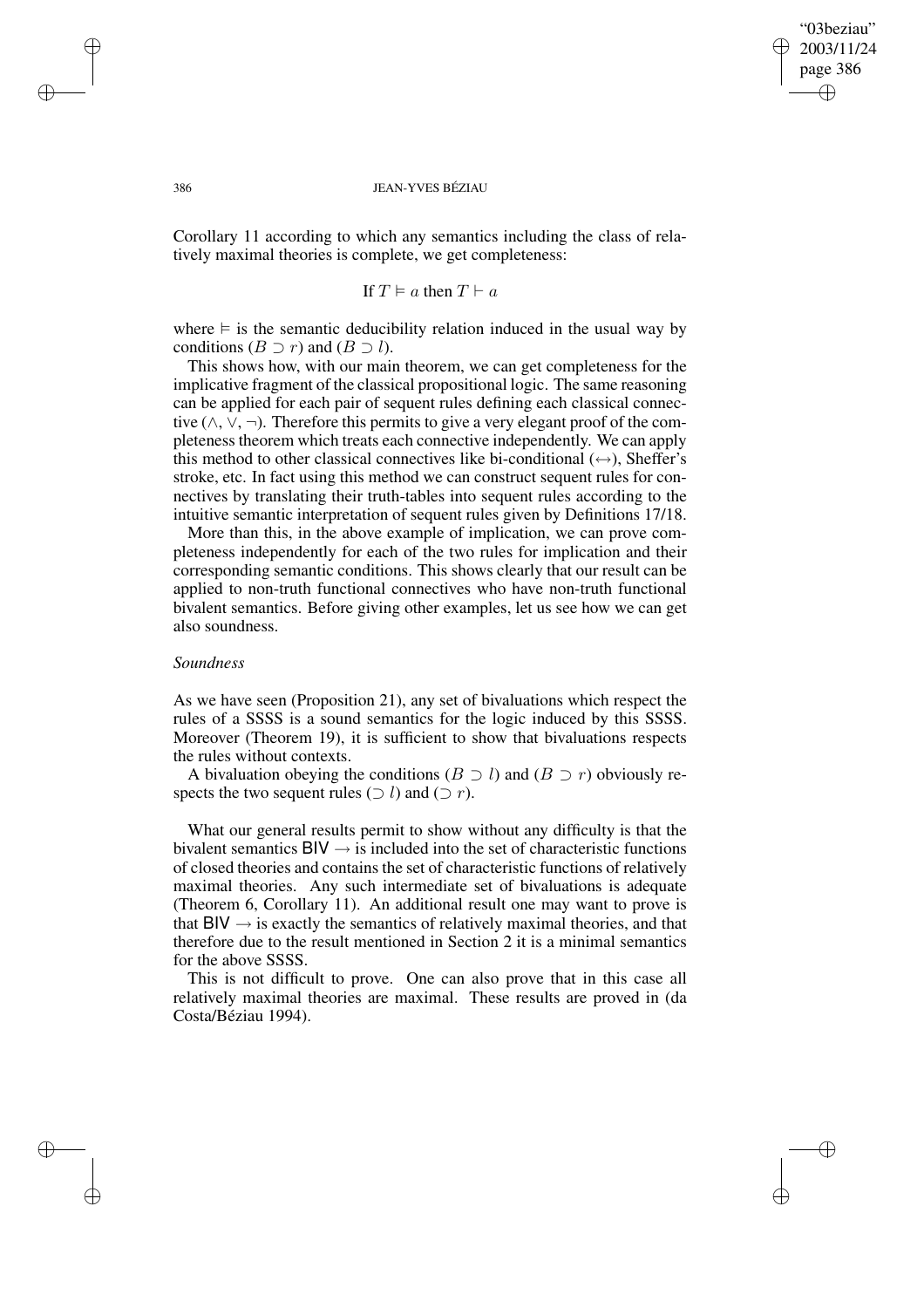Consider now the system  $\mathfrak{S} \to V$  which is the system  $\mathfrak{S} \to W$  without the cut rule. By Gentzen's cut-elimination theorem for this fragment of LK we know that  $\mathfrak{S} \to'$  induces the same logic as the logic induced by  $\mathfrak{S} \to$  and that therefore  $BV \rightarrow$  is an adequate semantics for it.

But our results cannot be applied directly to  $\mathfrak{S} \rightarrow'$  because  $\mathfrak{S} \rightarrow'$  is not a SSSS.

# 5.2. *Sequent-rules and classical truth-tables*

✐

✐

✐

✐

Given one of the sixteen truth-tables for one classical connective, it is very easy to transform it into sequent rules, using Definitions 16 and 18. These sequent rules together with structural rules will be, according to our results, an axiomatization of the truth table for the connective.

Let us take the example of Sheffer's stroke. Its truth-table is the following:

$$
\begin{array}{ccccc}\n a & b & a & b \\
 1 & 1 & 0 & 0 \\
 0 & 1 & 1 & 1 \\
 1 & 0 & 1 & 0 \\
 0 & 0 & 1 & 1\n \end{array}
$$

With our method we can transform each line of this table into a sequent rule. We have therefore the four following sequent rules (that we write without contexts, but one must keep in mind that we are in a SSSS):

$$
\begin{array}{c|c}\n\to a & \to b \\
\hline\na & b \to \\
\hline\n\to a & b \to \\
\hline\n\to a & b\n\end{array}\n\qquad\n\begin{array}{c|c}\n\hline\na \to b \to b \\
\hline\n\to a & b \to \\
\hline\n\to a & b\n\end{array}
$$

Of course we can find a simpler sequent systems for this connective. The data given in the truth-tables can be simplify in order to get two conditions corresponding to two rules with the subformula properties, such there is one with asb on the left side of the conclusion sequent and there is another one with  $a \mid b$  on the right side of the conclusion sequent. Therefore we get two rules who have the same central features as the standard pairs of rules of Gentzen's system. The left rule is the first one above and the right one is the following (which is equivalent to the three other one above):

$$
\frac{a,b \to}{\to a \mid b}
$$

"03beziau" 2003/11/24 page 387

✐

✐

✐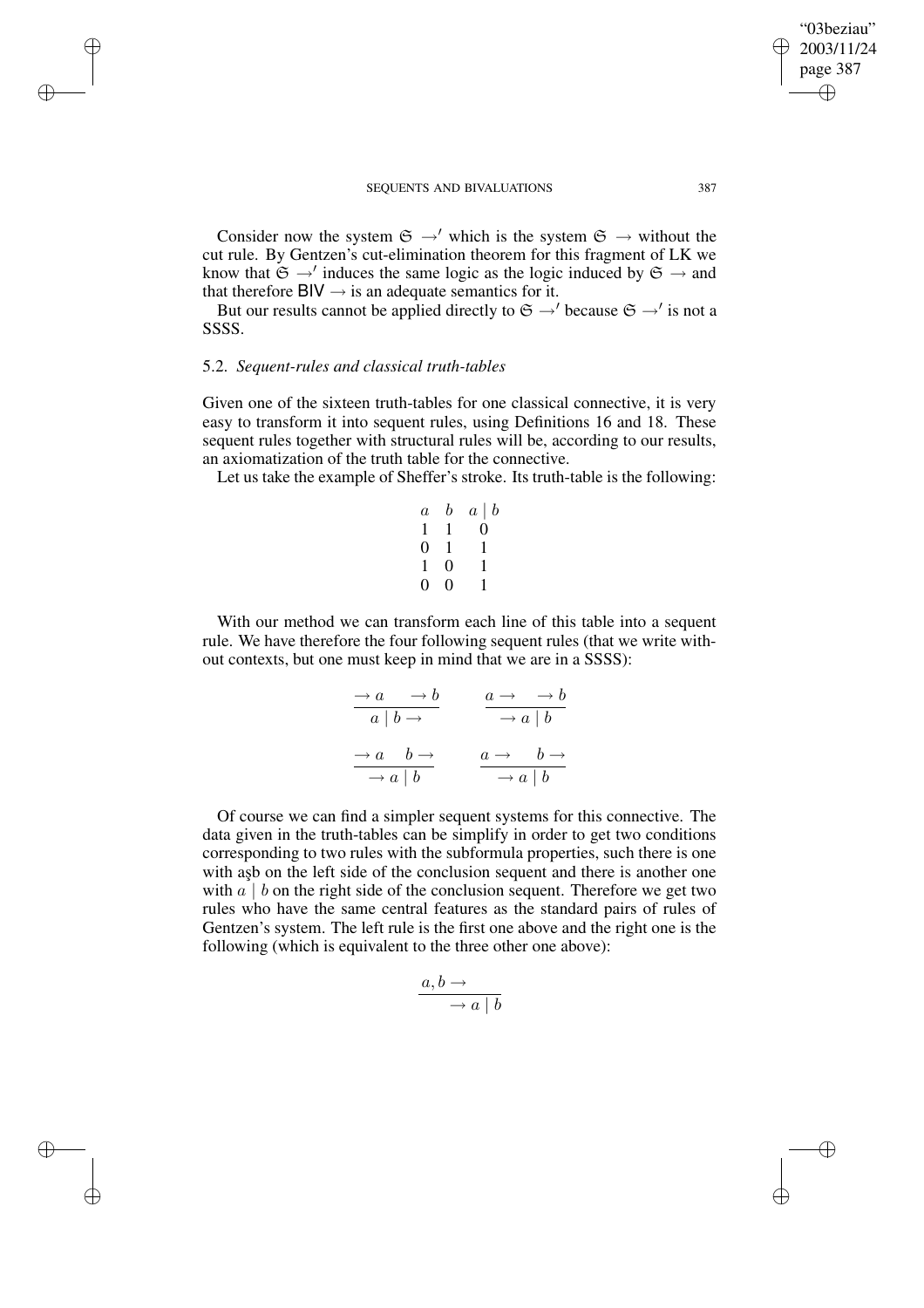✐

✐

#### 388 JEAN-YVES BÉZIAU

which corresponds to the following semantic condition:

If  $\beta(a) = 0$  or  $\beta(b) = 0$  then  $\beta(a | b) = 1$ .

As it is known Sheffer's stroke is enough to express all classical propositional connectives. Therefore the SSSS with the two sequent rules above and structural rules is a axiomatization of classical propositional logic.

# 5.3. *Applications to non truth-functional bivalent semantics*

## 5.3.1. *A paracomplete logic in which classical logic is translatable*

Let us consider the SSSS with the standard structural rules and the classical rules for implication and just the left rule for negation:

$$
\frac{\rightarrow a}{\neg a \rightarrow}
$$

It is easy to show that cut-elimination holds for this systems, following an observation made in (Raggio 1968) for a similar system. This shows that this system is decidable and consistent.

If we define  $\neg^* = a \supset \neg a$ , it is easy to show that this connective obeys the two classical rule for negation and that therefore it behaves like a classical negation. Therefore we can easily translate classical logic in the logic induced by this system.

The semantics for this system is given by the two conditions for classical implication and the following condition for negation:

If  $\beta(a) = 1$  then  $\beta(\neg a) = 0$ .

This logic is paracomplete, that is to say, a formula and its negation can both be false.

## 5.3.2. *Paraconsistent logic*

I was led to develop the results of this paper by the study of paraconsistent logic, in particular da Costa's paraconsistent logic C1 (da Costa 1963). When I started to work on this logic, an open problem was to find a sequent system for it. There had been an aborted tentative by Raggio (Raggio 1968). To build a sequent system, I worked with the bivalent non-truth functional semantics of this logic (da Costa/Alves 1977) and I transformed the intuitive conditions for bivaluations into sequent rules. At the time I didn't have the general results presented here, but I show indirectly that it was working by proving the completeness theorem.

✐

✐

✐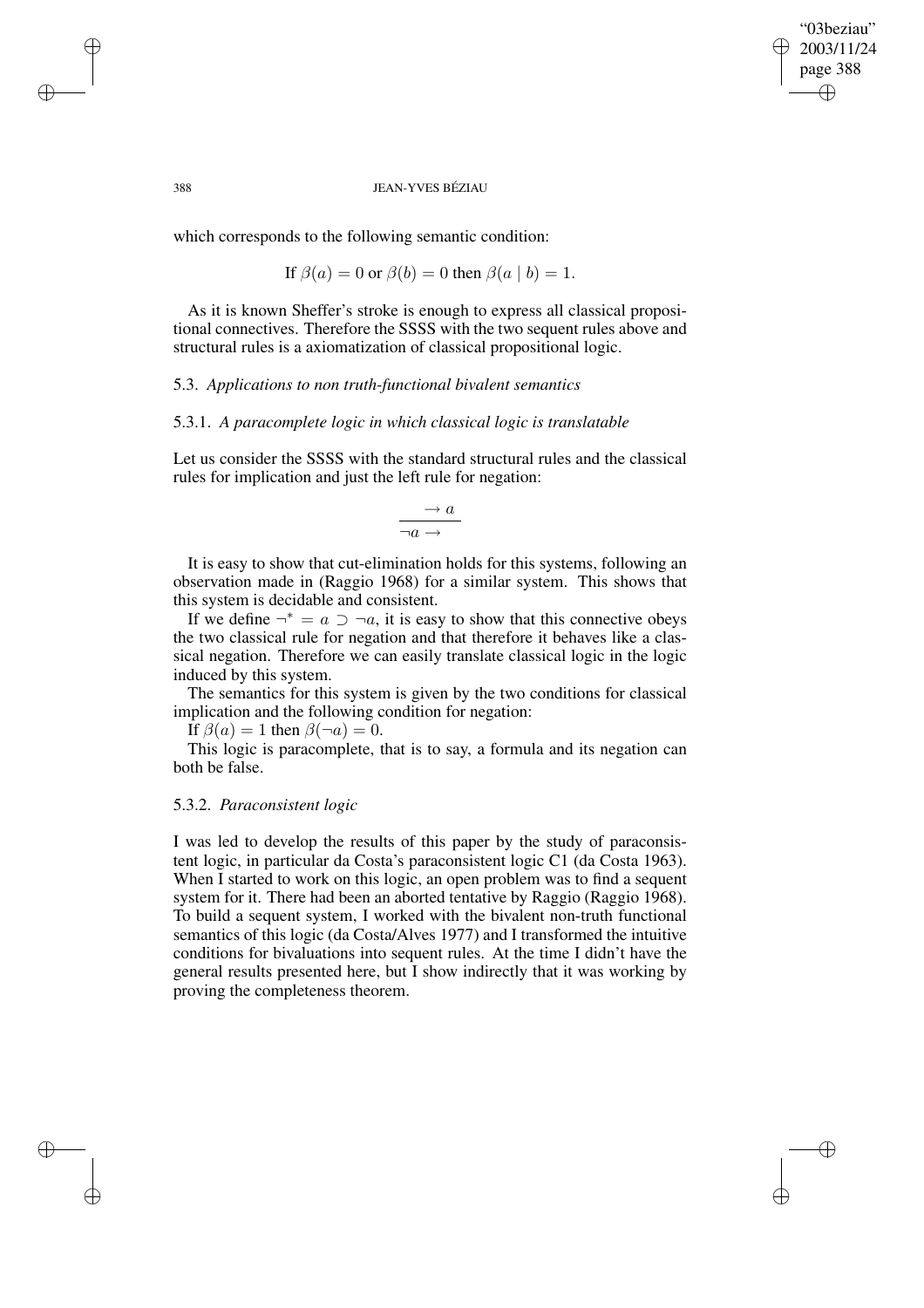Let us see how easy it is with the general results to build sequent rules for  $C1.$ 

The semantic conditions for C1 are the usual ones for conjunction, disjunction and implication; here are the conditions for negation:

(1) If  $\beta(a) = 0$  then  $\beta(\neg a) = 1$ 

✐

✐

✐

✐

- (2) If  $\beta(a \wedge \neg a) = 1$ , then  $\beta(\neg(a \wedge \neg a)) = 0$
- (3) If  $\beta(\neg \neg a) = 1$  then  $\beta(a) = 1$
- (4) If  $\beta(a * b) = 1$ , and if  $\beta(a) = 0$  or  $\beta(\neg a) = 0$  and  $\beta(b) = 0$  or  $\beta(\neg b) = 0$ , then  $\beta(\neg(a * b)) = 0$ , where  $*$  is  $\wedge$ ,  $\vee$  or  $\supset$ .

Conditions (1) and (2) are obviously translated into the two following sequent rules:

$$
\frac{a \to}{\to \neg a} \qquad \frac{\to a \land \neg a}{\neg (a \land \neg a) \to}
$$

In order to get a rule with the subformula property we transform the condition (3) into the equivalent condition

(3') If  $\beta(a) = 0$  then  $\beta(\neg \neg a) = 0$ 

which is easily translated into the following rule:

$$
\frac{a \rightarrow}{\neg \neg a \rightarrow}
$$

Concerning the condition (4) we get the following rule:

$$
\rightarrow (a * b) \qquad a, \neg a \rightarrow b, \neg b \rightarrow
$$
  

$$
\neg(a * b) \rightarrow
$$

This rule is a bit strange. In particular it does have obey the subformula property. However it turns out that decidability and cut-elimination can be obtained without much difficulty for this system (Béziau 1993).

These methods can been used for constructing sequent systems for logics which are both paraconsistent and paracomplete as the ones presented in (Béziau 1989) and (Béziau 1990).

# 5.4. *Remarks about cut-elimination and decidability*

When one thinks about a system of sequents, one has in mind Gentzen's systems with rules with the subformula property, systems in which all the rules except the cut rule have this property and also in which all connectives

"03beziau" 2003/11/24 page 389

✐

✐

✐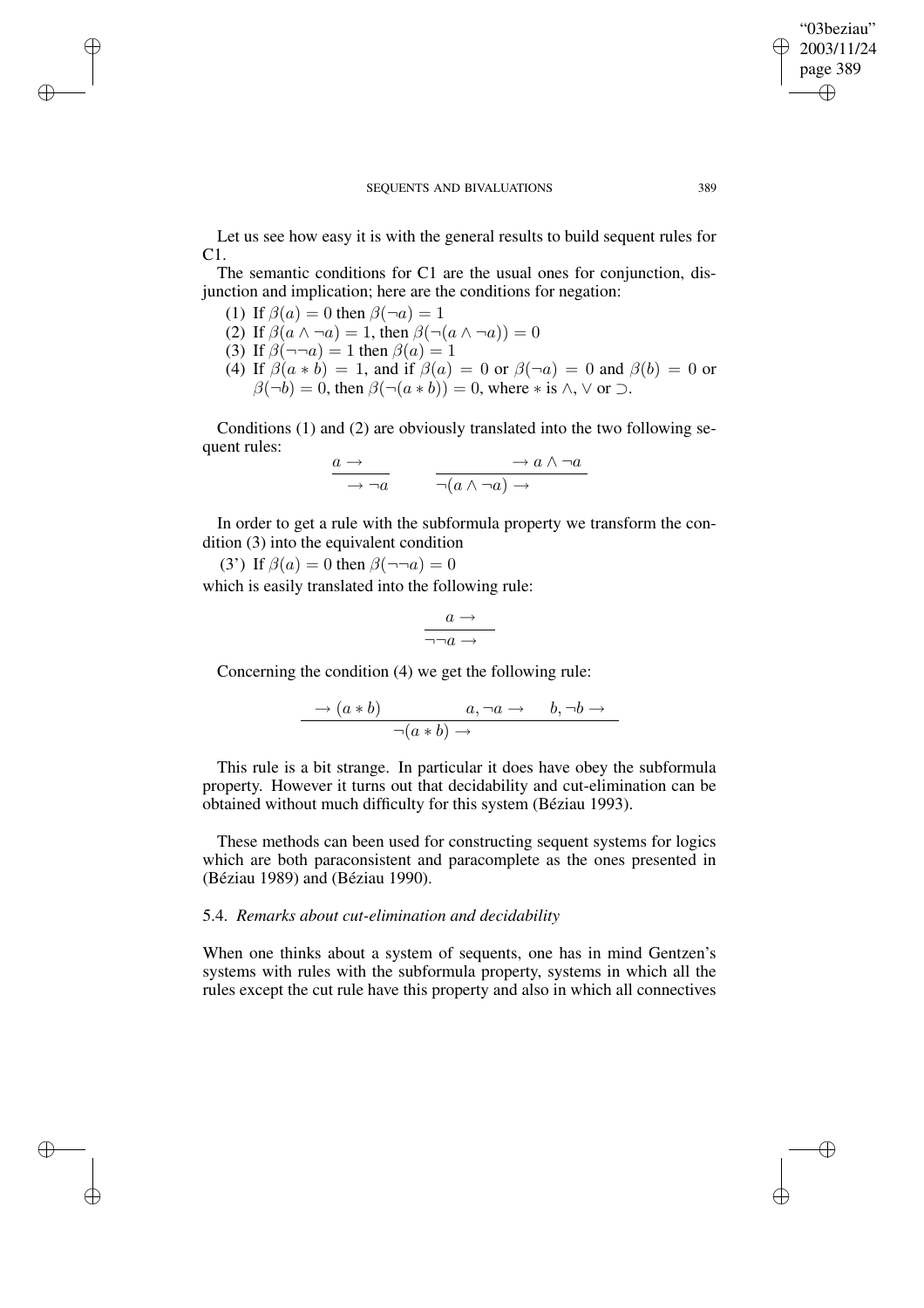✐

✐

#### 390 JEAN-YVES BÉZIAU

are defined independently. Our definition of SSSS and our methods to get completeness do not require these restrictions.

For example the sequent version of natural deduction for classical logic (Gentzen's M-system) is an SSSS.

With our methods we can prove easily that the following rule (we omit the contexts, but we take it as a SSSS rule) for negation together with structural rules is an axiomatization of classical negation:

$$
\frac{\neg a \to b \qquad \neg a \to \neg b}{\neg a \qquad \qquad }
$$

Given some conditions for bivaluations, we can translate them into rules which have not the subformula property and are mixed rule (defining simultaneously various connectives). We don't know if the system so-obtained is consistent. But our methods can be used to get consistency, trying to get an equivalent system in which we can show than the empty sequent is not derivable, by the method of cut-elimination. Our method can also be used to show that a logic defined by a given set of bivaluations is decidable, using a similar method.

## 5.5. *Applications to many-valued logic*

There are two ways of applying our methods to many-valued logics. First, given a many-valued logic, we can define a bivalent non truth-functional semantics for it and then translate conditions of this semantics into sequent rules. Secondly we can develop the concept of many-valued sequents and generalize our methods to this concept (this generalization was suggested to us by Matthias Baaz).

# 5.5.1. *Łukasiewicz's three valued logic*

Suszko in (Suszko 1975) defined an adequate non-truth functional bivalent semantics for Łukasiewicz logic L3 (with implication and negation) with the following conditions:

(a)  $\beta(a) = 0$  or  $\beta(\neg a) = 0$ (b) If  $\beta(b) = 1$ , then  $\beta(a \supset b) = 1$ (c) if  $\beta(a) = 1$  and  $\beta(b) = 0$ , then  $\beta(a \supset b) = 0$ (d) if  $\beta(a) = \beta(b)$  and  $\beta(\neg a) = \beta(\neg b)$ , then  $\beta(a \supset b) = 1$ (e) if  $\beta(a) = \beta(b) = 0$  and  $\beta(\neg a) \neq \beta(\neg b)$ , then  $\beta(a \supset b) = \beta(\neg a)$ (f) if  $\beta(\neg a) = 0$ , then  $\beta(\neg \neg a) = \beta(a)$ (g) if  $\beta(a) = 1$  and  $\beta(b) = 0$ , then  $\beta(\neg(a \supset b)) = \beta(\neg b)$ 

✐

✐

✐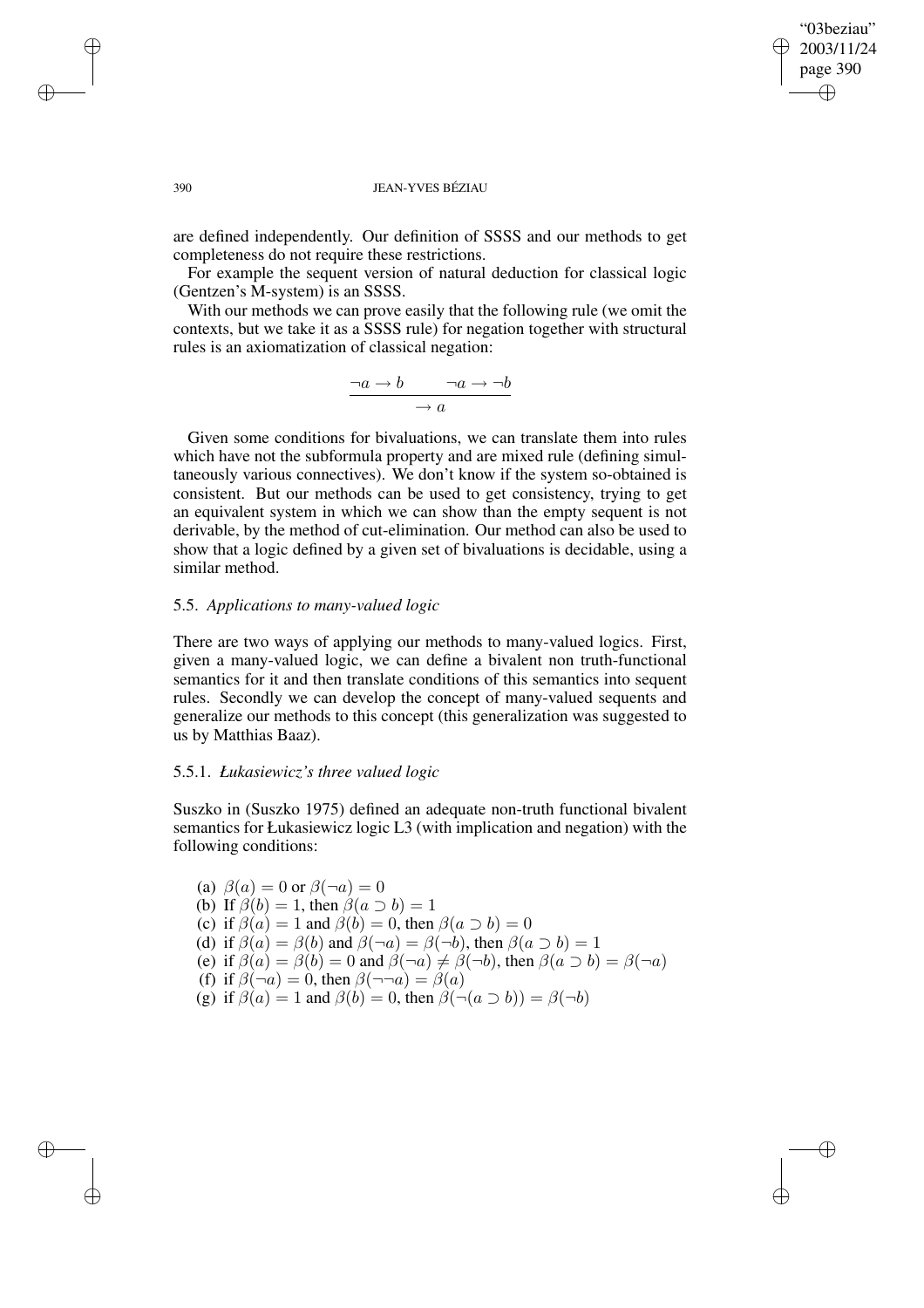(h) if 
$$
\beta(a) = \beta(\neg a) = \beta(b)
$$
 and  $\beta(\neg b) = 1$ , then  $\beta(\neg (a \supset b)) = 0$ .

There are various ways to transform these conditions into sequent rules. In order to transform them into rules we first transform this set of conditions into an equivalent set of conditions presented, except condition (f), in the following table (for more details see (Béziau 1999a)):

| $\boldsymbol{a}$ | $\neg a$ | b | $\neg b$ |   | $a \supset b \quad \neg(a \supset b)$ |
|------------------|----------|---|----------|---|---------------------------------------|
| 0                | 0        | 0 | 0        | 1 |                                       |
| 0                | 0        | 0 | 1        | 0 | 0                                     |
| 0                | 0        | 1 | 0        | 1 | 0                                     |
| 0                |          | 0 | 0        |   | 0                                     |
| 0                |          | 0 | 1        |   | 0                                     |
| 0                |          | 1 | 0        |   | 0                                     |
| 1                | 0        | 0 | 0        | 0 | 0                                     |
|                  | 0        | 0 |          | 0 |                                       |
|                  | 0        |   | 0        |   |                                       |

✐

✐

✐

✐

It is then easy to see that the system S3 consisting of structural rules and the following logical rules is an axiomatization of L3.

$$
\frac{\rightarrow a}{\neg a \rightarrow} \neg l \qquad \frac{a \rightarrow}{\neg \neg a \rightarrow} \neg l \qquad \frac{\rightarrow a}{\rightarrow} \neg \neg a \qquad \neg r
$$
\n
$$
\frac{\neg a \rightarrow}{a \rightarrow b \rightarrow} \Rightarrow l1 \qquad \frac{\rightarrow a}{a \rightarrow b \rightarrow} \Rightarrow l2
$$
\n
$$
\frac{\rightarrow \neg a, b}{\rightarrow a \rightarrow b} \Rightarrow r1 \qquad \frac{a \rightarrow}{\rightarrow a \rightarrow b} \Rightarrow r2
$$
\n
$$
\frac{a \rightarrow b \rightarrow}{\rightarrow a \rightarrow b} \Rightarrow a, \neg a \qquad \frac{\rightarrow b \rightarrow}{\rightarrow a \rightarrow b} \Rightarrow r2
$$
\n
$$
\frac{a \rightarrow b \rightarrow}{\rightarrow (a \rightarrow b)} \Rightarrow a, \neg a \qquad \frac{\rightarrow b, \neg b}{\rightarrow (a \rightarrow b)} \Rightarrow r
$$
\n
$$
\frac{a \rightarrow b \rightarrow}{\rightarrow (a \rightarrow b)} \Rightarrow l1 \qquad \frac{a \rightarrow b \rightarrow}{\rightarrow (a \rightarrow b)} \Rightarrow l2
$$

S3 has not the subformula property, but has a property which is quite close. The main formulas of the premises of the rules are either proper subformulas of the main formula of the conclusion, or negations of proper subformulas of it. It is easy to see that this property is enough to entail the decidability of the system S3 without cut, which can be shown to be equivalent to S3 via cut-elimination.

"03beziau" 2003/11/24 page 391

✐

✐

✐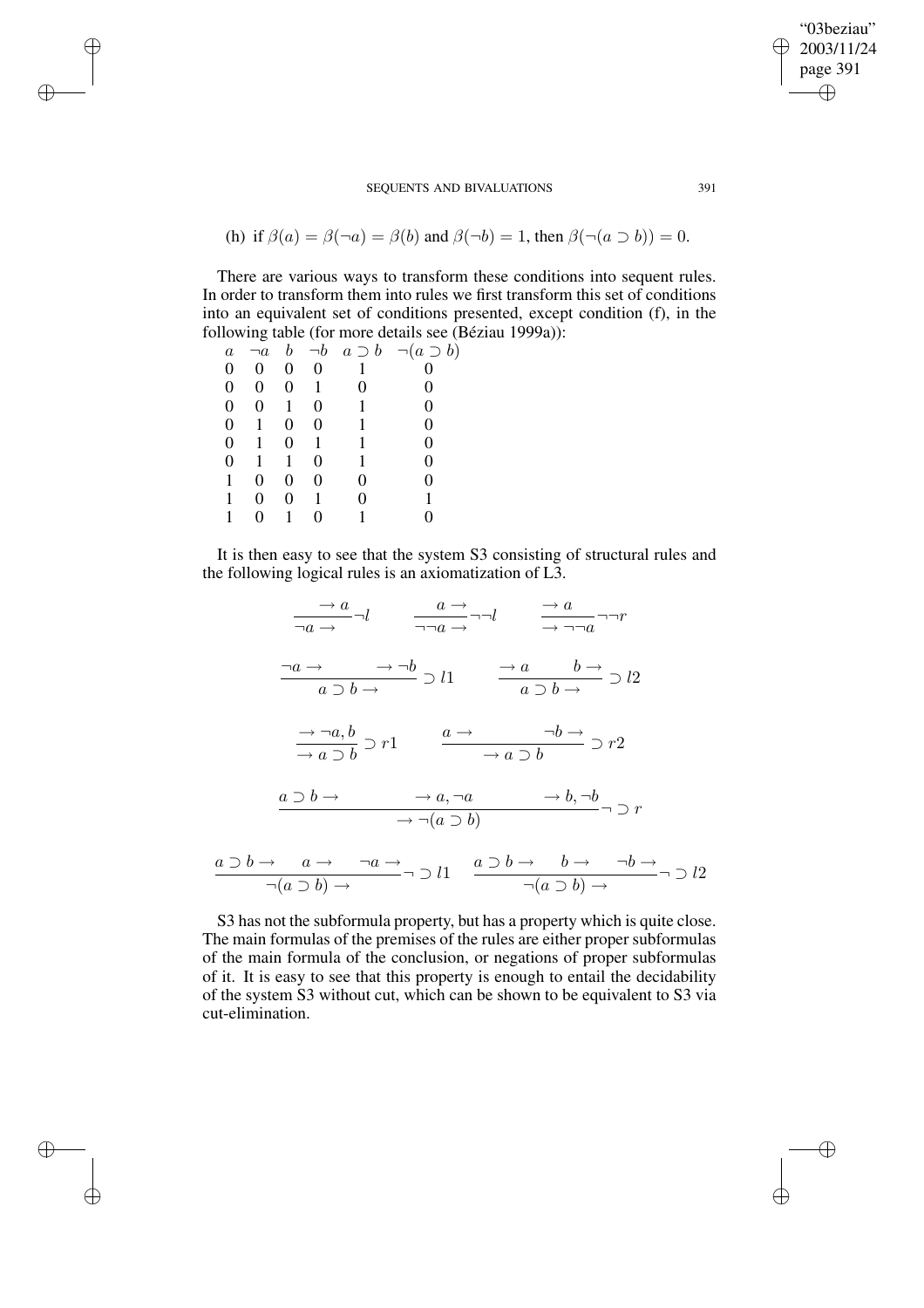"03beziau" 2003/11/24 page 392 ✐ ✐

✐

✐

#### 392 JEAN-YVES BÉZIAU

# 5.5.2. *Many-valued sequents*

The bivalence of standard sequent rules is obviously related to the fact that sequent are two sided and that the left side can be considered as falsity and the right side as truth.

In many-valued logic the distinction between designated and undesignated elements is also a kind of bivalence as stressed by (Malinowski 1993), indeed one of the reason why it is possible to provide bivalent semantics for manyvalued logics.

To generalize the notion of sequents to the case of many- valued semantics, we will keep the two fundamental sides of the sequents: the left side will correspond to undesignated values and the right side to designated values. But these sides will be divided in several parts corresponding to the various designated and undesignated elements. For example, in the case of Łukasiewicz's logic L3, the left side will have two parts corresponding to the undesignated value 0 and 1/2 and the right side only one part corresponding to the designated value 1. Let us divide the left part of such three-valued sequent by the symbol "<": the left side of this symbol will correspond to the value 0 and the right side to the value 1/2:

$$
0 < 1/2 \to 1
$$

The three conditions of the three-valued semantics for negation given by the following table

$$
\begin{array}{ccc}\n a & \neg a \\
 0 & 1 \\
 1/2 & 1/2 \\
 1 & 0\n\end{array}
$$

can therefore be translated respectively into the three following three-valued sequent rules:

$$
\frac{<\quad \to a}{\neg a \; < \; \to \;} \qquad \frac{<\quad a \to}{<\quad \neg a \to} \qquad \frac{a \; < \; \to}{\; <\quad \to \neg a}
$$

The following step consists in generalizing the concept of relatively maximal theory into a concept of many-valued relatively maximal theory, to prove a generalized version of Lindenbaum-Asser for it as well as a generalized version of our main theorem.

It has been proved that there are some finite matrices which are not finitely axiomatizable by an Hilbert's system (Urquhart 1977) (Wojtylak 1984), but with the notion of many-valued SSSS we can finitely axiomatize any finite matrix. Once again sequent systems show here that the difference between

✐

✐

✐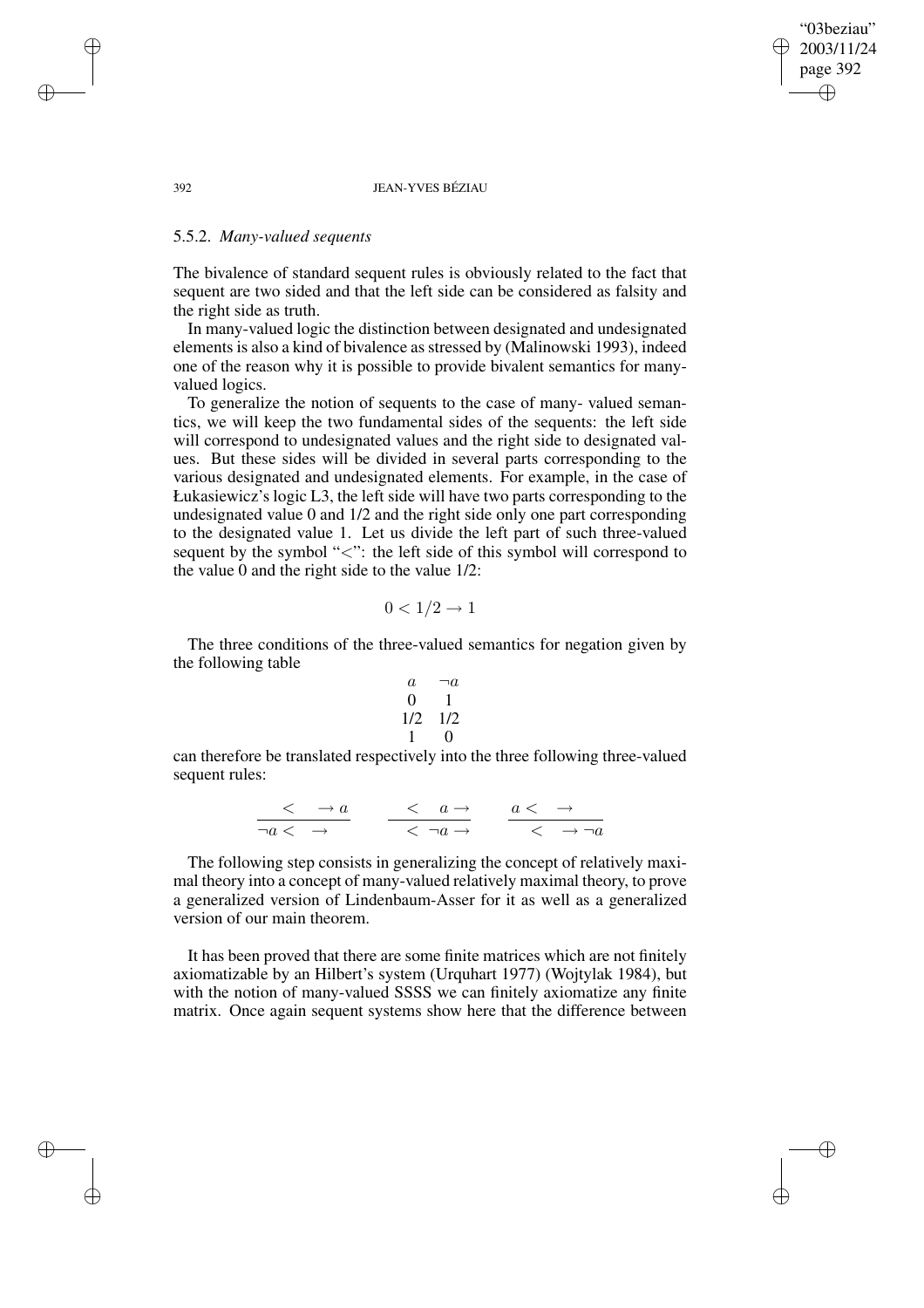✐

✐

✐

✐

Hilbert's style proof-theoretical methods and semantic methods is due to the weakness of the former and not to the weakness of proof-theoretical methods in general. Indeed proof-theoretical methods and semantic methods appear in this context to be equivalent, being intertranslatable.

In the same way that our result in the case of bivalence does not depend on truth-functionality, the generalization of the methods to many-valuedness does not depend on truth-functionality. Therefore these generalized methods apply not only to matrix semantics but to any many-valued semantics.

Non truth-functional many-valued semantics and the related many-valued sequent systems can be use for the logic C1 in order to get back the subformula property.

> Stanford University CSLI – Ventura Hall Stanford, CA 94305–4115, USA E-mail: jyb@csli.stanford.edu

# **REFERENCES**

- J.-Y. Béziau, 1989, "Calcul des séquents pour logique non-alèthique", *Logique et Analyse*, 125–126, pp. 143–155.
- J.-Y. Béziau, 1990, "Logiques construites suivant les méthodes de da Costa", *Logique et Analyse*, 131–132, pp. 259–272.
- J.-Y. Béziau, 1993, "Nouveaux résultats et nouveau regard sur la logique paraconsistante C1", *Logique et Analyse*, 141–142, pp. 45–58.
- J.-Y. Béziau, 1995, *Recherches sur la logique universelle*, PhD, Department of Mathematics, University of Paris 7, Paris.
- J.-Y. Béziau, 1997, "What is many-valued logic?" in *Proceedings of the 27th International Symposium on Multiple-Valued Logic*, IEEE Computer Society, Los Alamitos, 1997, pp. 117–121.
- J.-Y. Béziau, 1999a, "A sequent calculus for Łukasiewicz three-valued logic based on Suszko's bivalent semantics", *Bulletin of the Section of Logic*, 28, pp. 89–97.
- J.-Y. Béziau, 1999b, "La véritable portée du théorème de Lindenbaum-Asser", *Logique et Analyse*, 167–168, pp. 341–359.
- N.C.A. da Costa, 1963, "Calculs propositionnels pour les systèmes formels inconsistants", *Comptes Rendus de l'Académie des Sciences de Paris*, 257, pp. 3790–3793.
- N.C.A. da Costa and E.H. Alves, 1977, "A semantical analysis of the calculi Cn", *Notre Dame Journal of Formal Logic*, 18, pp. 621–630.

"03beziau" 2003/11/24 page 393

✐

✐

✐